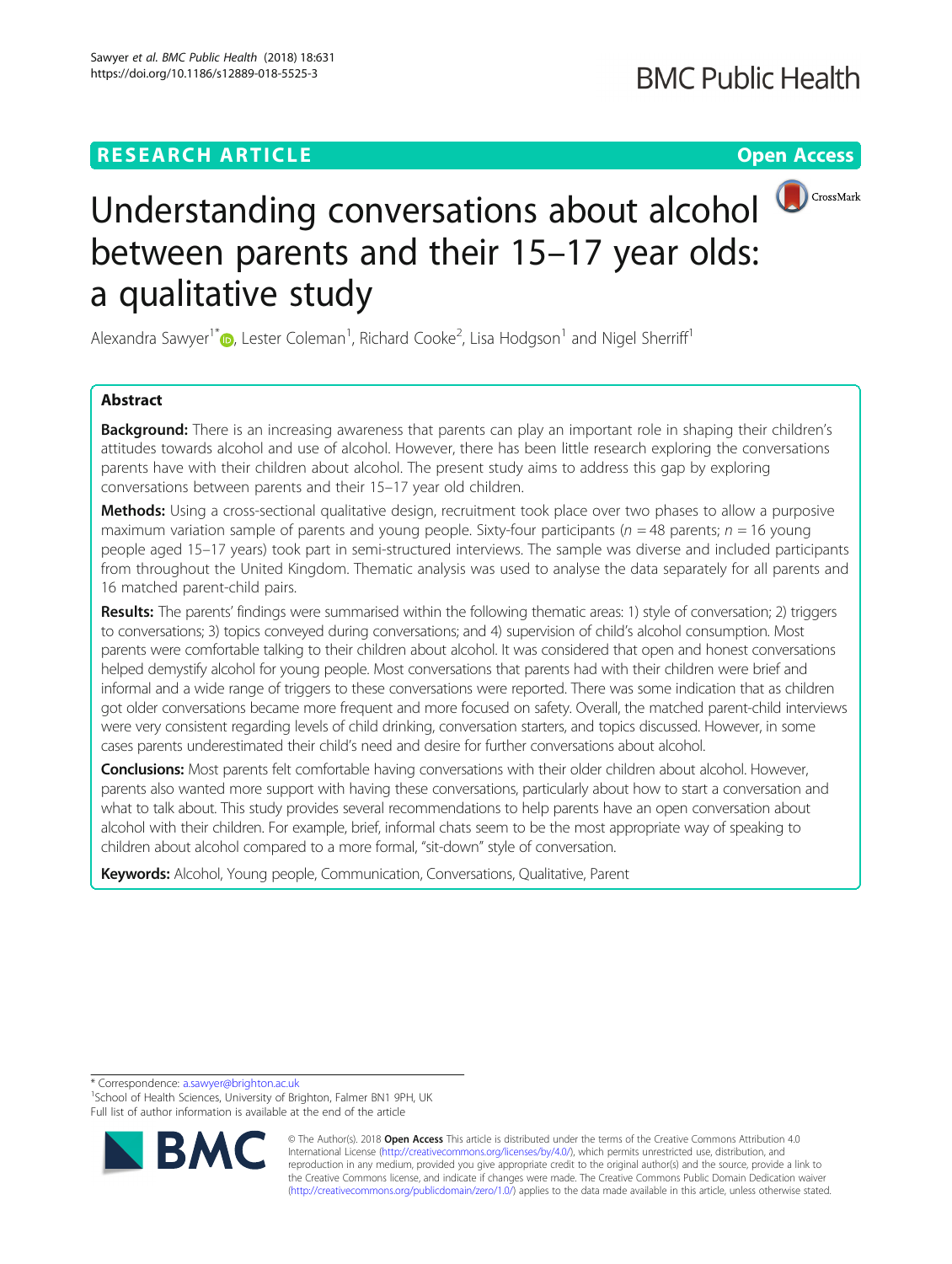# Background

Young people in England typically first taste alcohol at age 13 and levels of consumption tend to rapidly increase as they advance in age  $[1]$  $[1]$  $[1]$ . Recent estimates show that 15% of 15 year olds in England had drunk alcohol in the last week, relative to 1% of 11 year olds [\[1\]](#page-14-0). Critically, the majority of 11–15 year olds who consumed alcohol in the last week drank above the pre-2016 daily recommended guidelines for adults, for each drinking day [\[2](#page-14-0)]. Further estimates show that by the age of 17, 64% of boys and 48% of girls drank on a weekly basis [\[3](#page-14-0)]. There is unequivocal evidence that frequent drinking and drunkenness is associated with adverse psychological, social, and physical health consequences [[4](#page-14-0)]. In response to the concern of young people's alcohol consumption, the first official governmental guidance on alcohol aimed specifically at children and young people was published in 2009 [\[5](#page-14-0)] stating that 15–17 year olds should only consume alcohol with the guidance of a parent and no more than once a week.

A range of factors impact alcohol use including genetic, family and peer influences, as well as wider social, environmental, and legislative contexts (e.g. [[5,](#page-14-0) [6\]](#page-14-0)). It is widely acknowledged that parents can play an important role in shaping their children's attitudes to alcohol and use of alcohol [\[7](#page-14-0), [8](#page-14-0)]. The idea that parents' attitudes and behaviour can have a crucial impact on their children's substance use is also in line with the assumptions of social learning theory  $[9]$ , primary socialisation theory  $[10]$  $[10]$ , and ecological systems theory [\[11](#page-14-0)]. Existing research on parental influence has tended to use quantitative methods to explore attributes of the family environment such as family structure as risk or protective factors for adolescent alcohol use. Furthermore, most studies have focused on adult "problem" drinkers, and their children, rather than "ordinary" families [\[8](#page-14-0), [12\]](#page-14-0). In contrast, there has been less research on parent-child communication and how this may affect alcohol-related attitudes and be-haviours [[13\]](#page-14-0). A systematic review found evidence that parental modelling, limiting availability of alcohol to the child, parental monitoring, good parent-child relationship quality, parental involvement, and general communication (degree to which adolescents feel they can talk freely with their parents) were strategies associated with lower levels of later drinking by adolescents [\[14](#page-14-0)]. Highet [[15\]](#page-15-0) also found that communicating and negotiating with children seem to be effective strategies in helping young people develop and sustain a sensible relationship with alcohol.

There is a key gap in the evidence surrounding the conversations that parents have with older children about alcohol. A notable exception is a study conducted by Sherriff, Cox, Coleman, and Roker [[16\]](#page-15-0) which explored communication and supervision of alcohol in the family. This study showed that conversations between parent and child about alcohol were frequent, and that one of the main messages that parents tried to convey was that when used in a sensible and safe way, alcohol can be a normal part of adult life. However, many parents reported concerns, particularly how to open-up conversations around alcohol. Parents also expressed a strong desire for support in this area. The current study extends the work by Sherriff et al. by presenting contemporary evidence with a more geographically and demographically diverse sample (the sample in Sherriff et al., was mainly White-British parents residing in South-East England). This is particularly important given that recent evidence suggests that young people are engaging less in risky behaviours such as drinking, drug use, and smoking [[17](#page-15-0)]. A report by the Institute of Alcohol Studies [[18\]](#page-15-0) found that although the proportion of underage drinking is still high there is evidence that this has declined. For example, in 2014 38% of 11–15 year olds in England had tried alcohol compared to 61% in 2003. A further limitation to the study by Sherriff et al. was the lack of a child's perspective so it was not possible to examine the types of conversations that children find most helpful.

Therefore, the primary aim of this study was to explore conversations about alcohol between parents and older teenagers by conducting interviews with the parents of 15–17 year olds. A further aim was to explore young people's views and compare their findings directly to their parents (as 'matched-pairs').

# Methods

# Design

The design was a cross-sectional qualitative study.

## **Participants**

Participants were parents and young people. In this report, "parents" refers to the primary caregivers of young children in the home. In addition to biological and adoptive parents, main caregivers may include kinship (e.g. grandparents), foster, and other types of caregivers. Eligible participants needed to: be a parent of child/ren aged between 15 and 17 years; provide informed consent, and; be able to understand and speak English. For young people to be eligible they needed to be able to give informed consent, with additional parental consent required to interview 15 year olds. Young people also needed to be able to understand and speak English.

# Procedure

During the recruitment period parent/s were invited to take part in a semi-structured individual interview regarding communication about alcohol between themselves and their children. The topic guide was designed to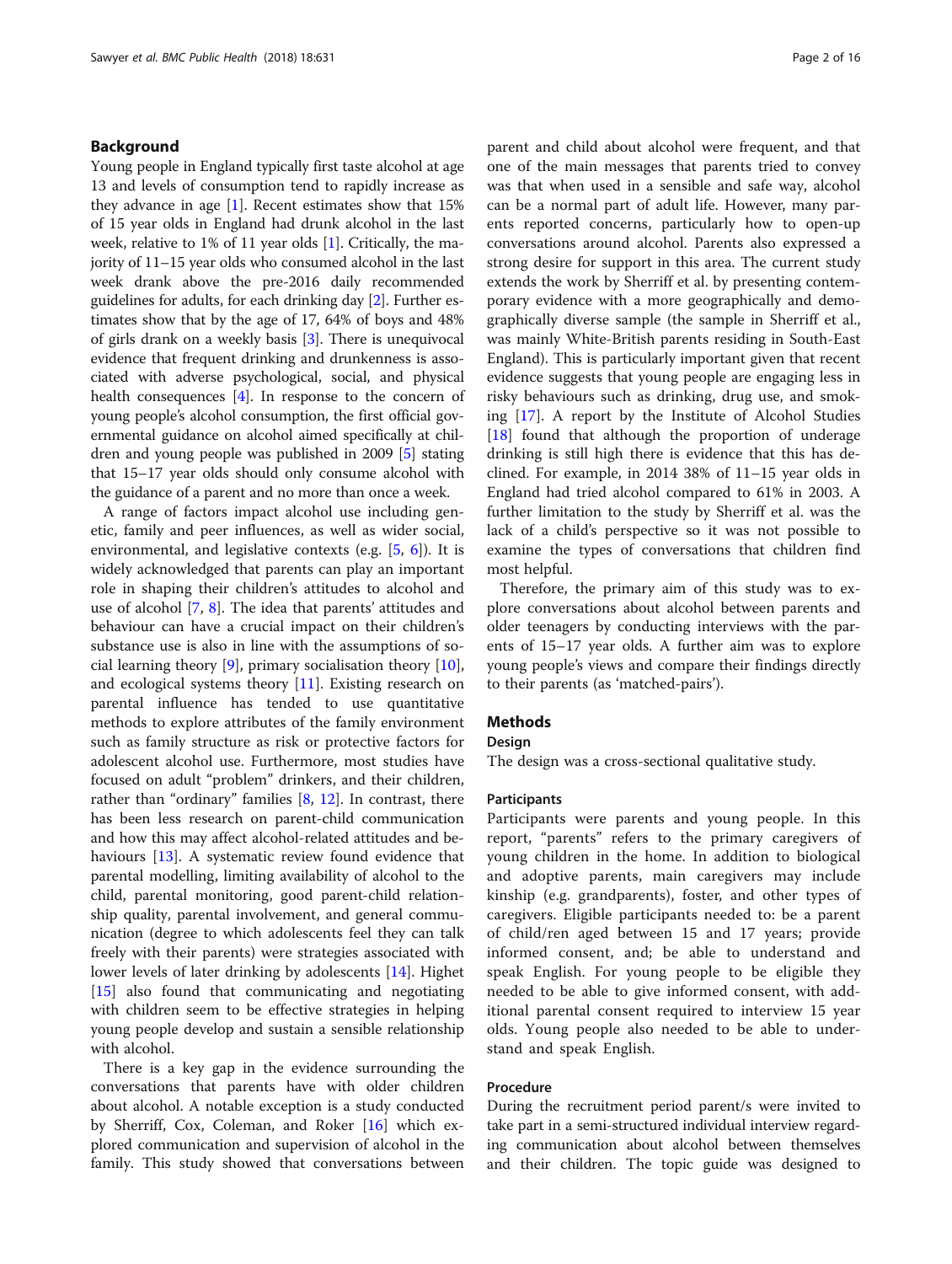explore six key domains, partly based on Sherriff et al. [[16](#page-15-0)] and discussions with the project steering group. These domains included: communication, supervision, modelling, legal and health issues, difficult issues, and mobile technology/social media (see Additional file [1](#page-14-0)). Children (15–17 year olds) of parents interviewed were also invited to take part in a semi-structured individual interview covering communication about alcohol between themselves and their parents (see Additional file [2](#page-14-0)).

All interviews were carried out over the telephone. Three of the authors conducted the interviews: AS (PhD, Research Fellow), LC (PhD, Research Fellow) and LH (BSc, Research Assistant), all of whom are trained in qualitative interview techniques. The interviewers would introduce themselves and explain the purpose of the research. No one was present apart from the interviewer. Interviews lasted approximately 30 min.

#### Recruitment

The recruitment strategy took place over two phases which allowed a purposive maximum variation sample of parents and young people to be selected for in-depth interview (a method used to ensure a wide range of participants are included e.g. a range of sociodemographic backgrounds and differing levels of alcohol consumption).

For Phase 1, and to maximise the potential recruitment pool for both parents and young people, the research team engaged with an online survey panel who have access to 20 online panel providers. Panel partners randomly select respondents for surveys where respondents are highly likely to qualify. Each sample from the panel base is proportioned to the general population and then randomised before the survey is launched. An online screening questionnaire was launched to the survey panels. One hundred eligible participants completed the screening questionnaire and 40 agreed to further contact from the research team about taking part in the interview. The research team then contacted participants who expressed an interest to discuss the study in more depth, provided an information sheet about the study (usually via email), and arranged a date and time for the interview. At the end of the interview, parents were asked if the researcher could also speak to their child/children. If they responded positively, the child/children were provided with an age-appropriate information sheet, either via their parents or via email from a member of the research team. A member of the research team then contacted them directly to explain the study in more detail and arrange an interview. At the end of the interview parents were also asked if they knew of any other parents of children aged 15– 17 who would be interested in participating. If no contact was made with participants after the first attempt, they were contacted a maximum of two further times (email, SMS, phone call).

Phase 2 of the recruitment employed additional purposive strategies to ensure underrepresented groups were included. Specifically, there was a need in this phase to recruit more parents of 16- and 17-year olds, single-parents, and young people. Further parents were invited through advertising in specific sites where these groups could be contacted (mainly leaflets and posters), such as local alcohol support services and university mailing lists.

# Sample characteristics

# Parents

Of the 40 parents who agreed to be contacted from Phase 1 (online survey panel), 28 were interviewed (70% response rate) and three additional parents were interviewed after referrals from these parents. Seventeen parents were recruited and interviewed as part of Phase 2. Therefore, the total number of parents interviewed for this study was 48. Table [1](#page-3-0) displays the demographic characteristics of these parents. The sample is diverse and includes participants from throughout the United Kingdom and from a range of ethnic backgrounds. Of the 48 parents interviewed, 38 (79%) had one child aged 15–17, and 10 (21%) parents had two children aged 15– 17. Of these 58 children, 30 (52%) were boys and 28 (48%) were girls. 26 (45%) children were aged 15, 19 (33%) children were aged 16, and 13 (22%) children were aged 17. The average age of parents was 47 (ages ranged from 34 to 63). Based on drinking frequency and the amount and type of alcohol consumed parents were classified into the following five categories: abstinent (never drinks alcohol), very low (e.g. rarely, one or two drinks at special occasions), low (e.g. couple of drinks once or twice a week), moderate (e.g. one or two drinks three or four evenings week), and high (e.g. one or two drinks a night). Table [1](#page-3-0) also displays the demographic details of the 16 parents whose children were also interviewed.

Postcode data were analysed using the indices of multiple deprivation (IMD) from the Office of National Statistics to gain an indication of the socioeconomic background of the interviewees. IMD scores are based on geographical location categorised by Super Output Areas and these range from 1 to 32,844 with a low score indicating most deprivation and a higher scoring indicating least deprivation. For the purpose of this research, IMD scores were categorised into quartiles to give an overview of the kinds of areas participants were drawn from. Analysis revealed that approximately 26% of the sample lived in the most deprived areas of England and 32% lived in the least deprived areas of England (see Table [2\)](#page-3-0).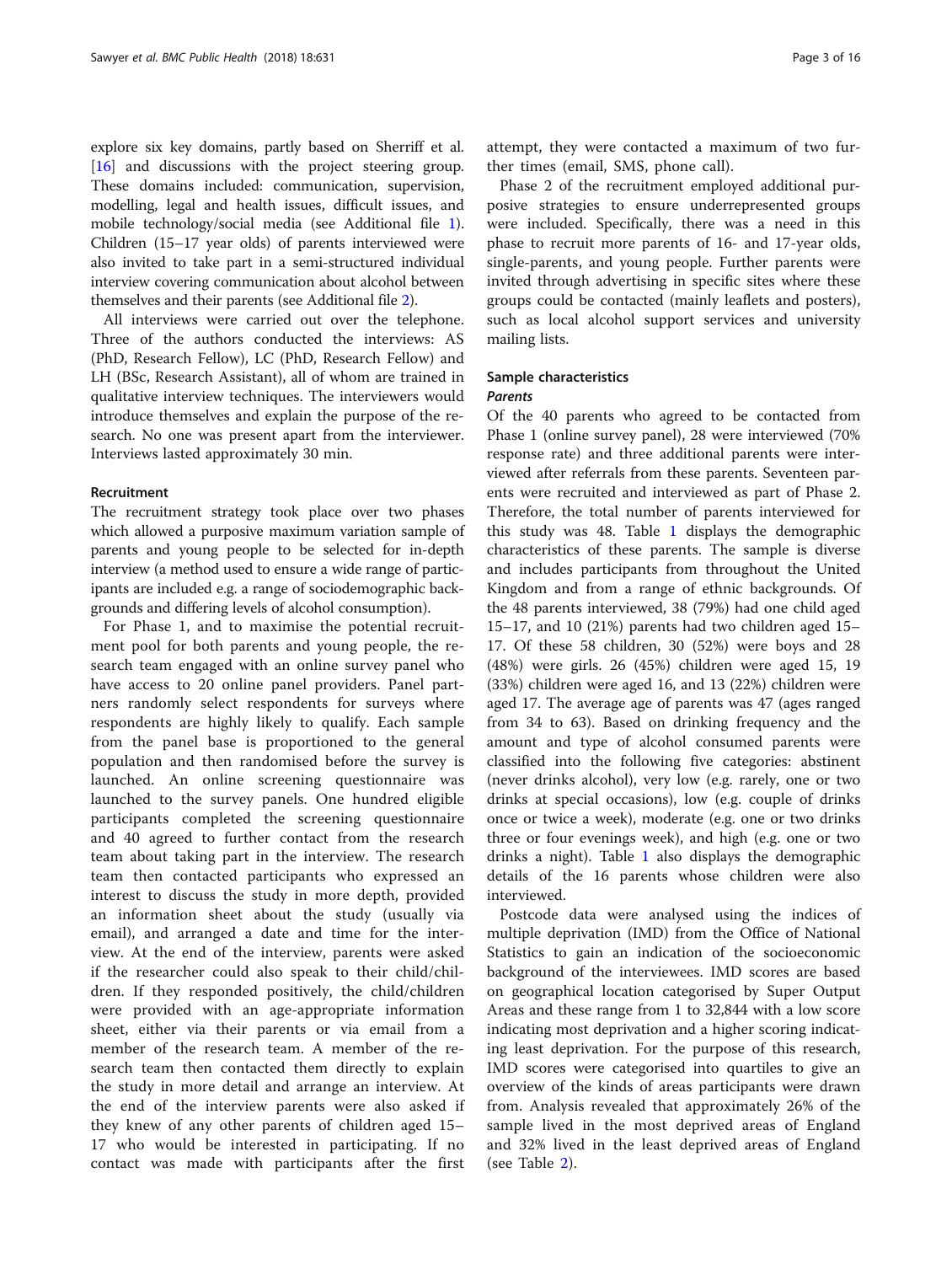#### <span id="page-3-0"></span>Table 1 Demographic characteristics of parents

|                               | Total sample | Parents of<br>children<br>interviewed |
|-------------------------------|--------------|---------------------------------------|
|                               | $N = 48$ (%) | $N = 16 \, (%)$                       |
| Gender                        |              |                                       |
| Male                          | 20 (42)      | 6(38)                                 |
| Female                        | 28 (58)      | 10(62)                                |
| Drinking level <sup>a</sup>   |              |                                       |
| Abstinent                     | 6(14)        | 0                                     |
| Very low                      | 9(21)        | 4(25)                                 |
| Low                           | 11(26)       | 4(23)                                 |
| Moderate                      | 12 (28)      | 6(38)                                 |
| High                          | 5 (12)       | 2(13)                                 |
| Ethnicity                     |              |                                       |
| White British                 | 37 (77)      | 15 (94)                               |
| White American                | 1(2)         | 0                                     |
| White Italian                 | 1(2)         | 0                                     |
| <b>Black African</b>          | 2 (4)        | 0                                     |
| Pakistani                     | 3 (6)        | 0                                     |
| Other Asian                   | 2(4)         | 1(6)                                  |
| Mixed other                   | 2(4)         | 0                                     |
| Religion                      |              |                                       |
| None                          | 26 (54)      | 10(62)                                |
| Christianity                  | 13 (27)      | 6(38)                                 |
| Catholicism                   | 5(10)        | 0                                     |
| Islam                         | 3(6)         | 0                                     |
| Buddhism                      | 1(2)         | 0                                     |
| Marital status                |              |                                       |
| Married/Cohabiting            | 41 (85)      | 13 (81)                               |
| Partner (not living together) | 1(2)         | 0                                     |
| Single                        | 3(6)         | 2(13)                                 |
| Separated/Divorced            | 3(6)         | 1(6)                                  |
| Educational qualification     |              |                                       |
| None                          | 1(2)         | 0                                     |
| GCSEs                         | 5(10)        | 1(6)                                  |
| A-Levels                      | 18 (38)      | 5(31)                                 |
| Undergraduate                 | 12 (25)      | 4 (25)                                |
| Postgraduate                  | 11(23)       | 5(31)                                 |
| Professional                  | 1(2)         | 1(6)                                  |
| Employment status             |              |                                       |
| Employed full time            | 22 (46)      | 5(31)                                 |
| Employed part time            | 13 (27)      | 6(38)                                 |
| Unemployed                    | 6(13)        | 1(6)                                  |
|                               |              |                                       |

|  |  |  |  | <b>Table 1</b> Demographic characteristics of parents (Continued) |  |  |
|--|--|--|--|-------------------------------------------------------------------|--|--|
|--|--|--|--|-------------------------------------------------------------------|--|--|

|               | Total sample | Parents of<br>children<br>interviewed |
|---------------|--------------|---------------------------------------|
|               | $N = 48$ (%) | $N = 16$ (%)                          |
| Self-employed | 5(10)        | 4(25)                                 |
| Student       | 1(2)         | 0                                     |
| Retired       | 1(2)         | 0                                     |

Note. On occasions the percentages may not add up to 100% precisely due to the rounding up or down of decimal places. <sup>a</sup>lt was not possible to calculate drinking level for 5 participants because they did not state type/amount of drink, however, these 5 participants reported drinking 2–3 times a week

#### Young people

Forty-seven parents were asked if a member of the research team could also speak with their child and 16 out of 47 parents agreed (34% response rate). Of these 16 children eight (50%) were boys and eight (50%) were girls; three (18%) children were aged 15, seven (44%) children were aged 16, and six (38%) children were aged 17. All young people interviewed were either in school or college.

#### Data analysis

With participant's permission all interviews were audio recorded, allocated a unique identifying number, and transcribed. Qualitative thematic analysis was used to analyse the data. Data analysis was guided both by the data collected and previous work in this area [[16\]](#page-15-0). Braun and Clarke's [[19\]](#page-15-0) phases of thematic analysis were followed. After transcripts were read and re-read to become familiar with the data, interviews were coded to generate an initial pool of codes. Codes were then collated into potential themes. Themes were reviewed by three authors (AS, LC, LH) in relation to the generated pool of codes and the entire data set. Finally, definitions

Table 2 Index of multiple deprivation (IMD) based on postcode data

| IMD Quartile<br>$N = 38(%)$ |         |
|-----------------------------|---------|
| Most deprived               |         |
| Band 1 (1-8211)             | 10(26)  |
| Band 2 (8212-16,422)        | 2(5)    |
| Least deprived              |         |
| Band 3 (16423-24,633)       | 14(37)  |
| Band 4 (24634-32,844)       | 12 (32) |

Note. One participant did not provide their postcode and this table only displays data for participants from England. Northern Ireland ( $n = 2$ ), Wales  $(n = 5)$ , Scotland  $(n = 2)$  all have separate indices. Of the five Welsh participants 3 participants were from the 50% least deprived Lower Super Output Areas and two participants were from the 30–50% most deprived Lower Super Output Areas. Of the two Scottish participants, one was from Band 1 of 5 (ranked 584 out of 6976 data zones, where 1 is the most deprived) and one was from Band 4 of 5 (ranked 5571 out of 6976 data zones). Of the two participants from Northern Ireland one participant was from an area ranked 316 out of 890 areas and another was from an area ranked 881 out of 890 areas (where 1 is the most deprived)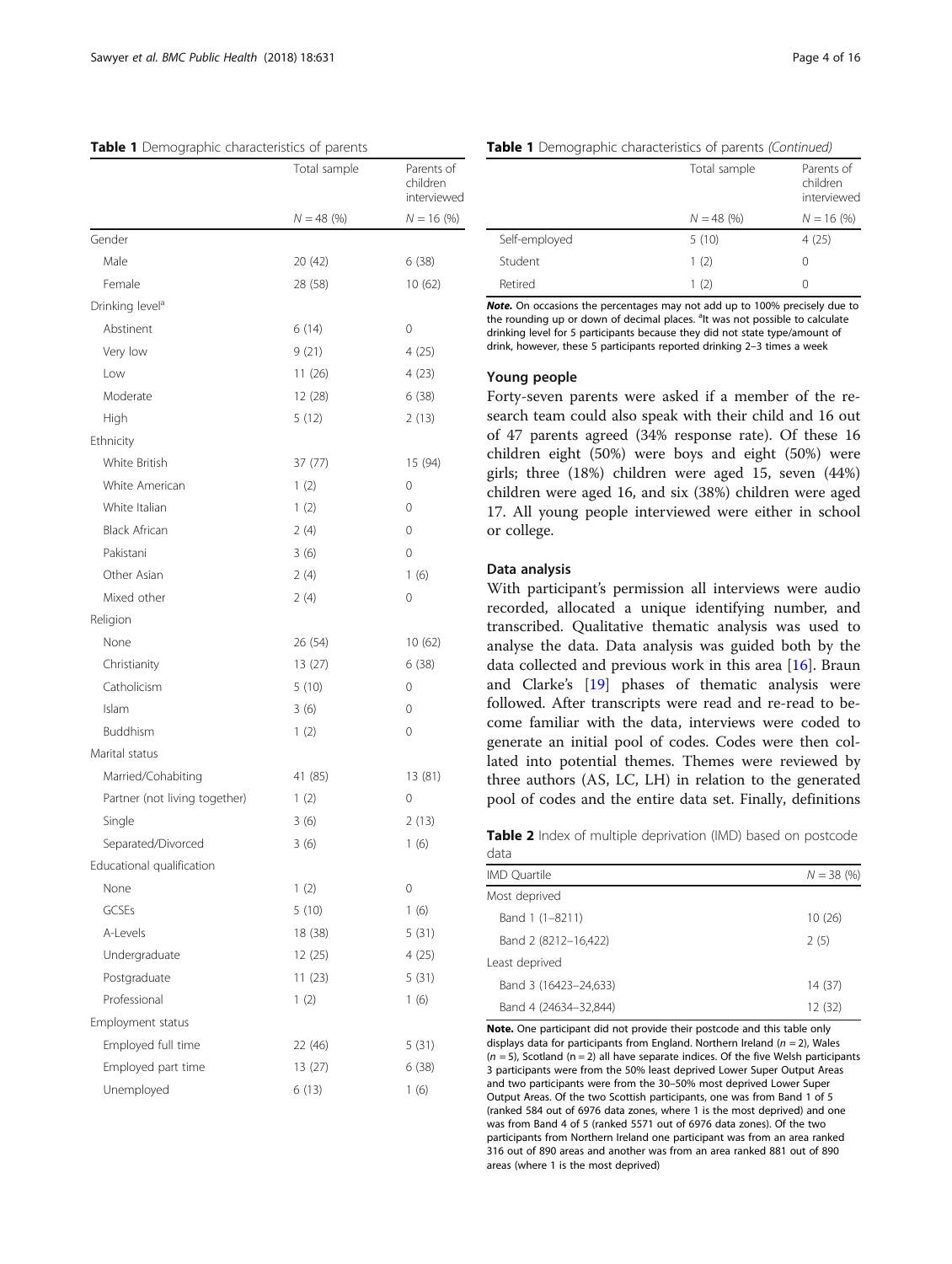and names were generated for each theme. Specialised qualitative data software (NVivo) was used to support this process. The analysis focused on: barriers and facilitators to conversations; comparisons in techniques to start conversations; perceived reactions and effectiveness of conversations; and suggestions for what would/would not 'work' through the parent-child interaction to reduce alcohol-related harm. Moreover, the sample was explored to see if findings could be analysed according to the variations within it including age of child, gender of parent/young person, drinking level of parents, and religion. Young people's interviews were also examined alongside their parent's interviews, which allowed exploration of how the nature and detail of the conversations concurred or differed between the children and their parents. Direct quotes are referred to by participant codes to ensure anonymity (P=Parent; YP=Young person; mother/father; participant number; age and gender of young person). Ethical approval from the University of Brighton was obtained.

# Results

This section presents the findings from all the parents interviewed ( $n = 48$ ) followed by the findings from the parent and child pairs ( $n = 16$ ).

#### Parent findings

Findings from the interviews with parents are summarised within the following thematic areas: style of conversation, triggers to conversations, topics conveyed during conversations, and supervision of child's alcohol consumption. The majority of parents were low to moderate drinkers and reports of drunkenness were rarely mentioned. Most parents reported drinking alcohol openly in front of their children. This was considered a positive way to show moderation and portray a sensible drinking message to their children. As might be expected a range of concerns were reported by parents regarding alcohol and older teenagers and these were primarily around safety and increased vulnerability. Specifically, parents were concerned about the immediate dangers to young people (e.g. crime, fights, being taken advantage of, risky behaviours) because of drinking too much alcohol and being out of control.

# Style of conversation

This theme introduces the conversations that parents had with their children about alcohol including how parents feel about these conversations and the depth of these conversations. Overall, the majority of parents felt comfortable having conversations about alcohol with their children and found it easy to talk about. They thought it was important to have an open and honest dialogue with their children not only about alcohol, but all sensitive topics such as sex, drugs, and smoking. It was recognised that talking openly about these topics removed the taboo associated with them and if parents did not speak about them it would only create an air of intrigue around the topic:

"I think if people don't talk about it, it then becomes more of a thing to do." (P9, Mother, 15-year old female)

Interestingly, it seems that a few parents were motivated to do a better job than their own parents when it came to speaking to their children about alcohol (and other similar topics):

"My parents…didn't talk openly to me about things likes alcohol and drugs and it was always a bit of a taboo…in my twenties, I probably did make some mistakes in terms of my learning about sensible drinking and I do feel that my attitude is very much about giving kids information and not making these sort of subjects taboo, but talking openly about them." (P14, Mother, 16-year old female)

However, although parents thought it was important to talk about alcohol some parents reported not really having any specific conversations around alcohol with their child, primarily because their child showed no interest in alcohol and/or is perceived as being very sensible. For example, most of the 15-year olds in this study had only tasted alcohol in the home and, according to the parents, showed no interest in alcohol. Regarding the level of conversations that parents have had with their children, these were rarely big "sit-down" conversations but consisted mainly of brief, casual, regular talks over the years. It seems that parents view children as being most receptive to these types of conversations. As such, the majority of parents actively avoided formal sit-down conversations with their children about alcohol as they thought this style of conversation would be ineffective:

"It's important just to mention it whenever it comes up so that they feel comfortable. The moment you get a, 'right, sit down kids, we're going to have a talk', they get that auto shut off thing where your parents are lecturing you so I don't think they really take it in as much." (P6, Mother of 15-year old female and 16-year old female)

Finally, three adults in our sample were Muslim; a religion which prohibits alcohol. Importantly, even though all three Muslim parents reported not allowing their children to drink alcohol and that their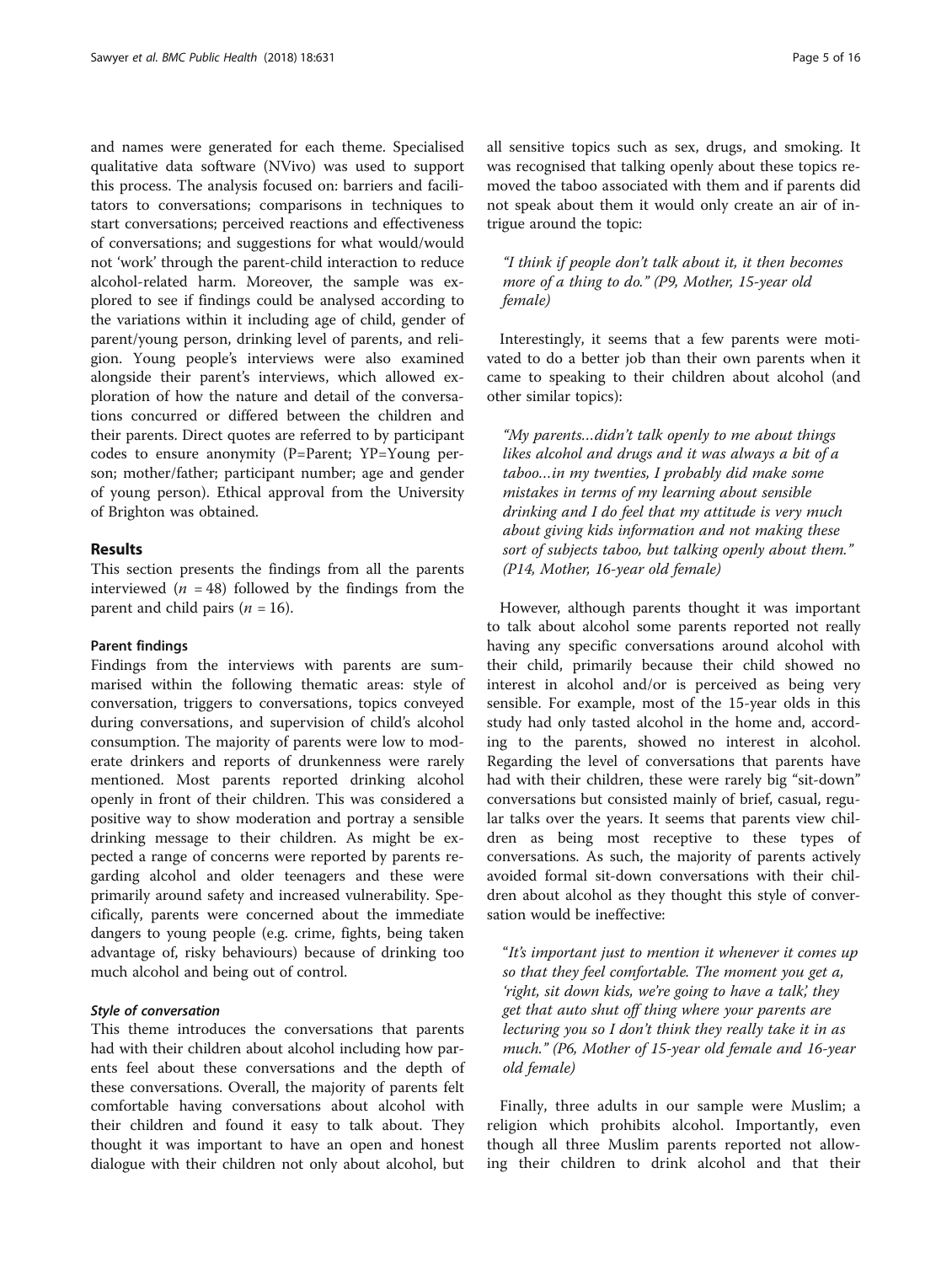children do not drink alcohol, they still thought it was important to have conversations with their children about alcohol because alcohol is prevalent in our society and they realise that their children may face pressure from their peers.

## Triggers to conversations

Parents discussed a range of triggers and prompts that started a conversation around alcohol with their child but essentially it was very much about "…taking opportunities to bring topics up …" (P31, Mother, 15 year old female). These included when watching television together (e.g. the news, programmes where people are drinking alcohol/getting drunk, television adverts), social media, newspaper articles around alcohol, seeing people drunk, follow-on from lessons at school, and the first time their child tasted alcohol in the home. A few parents also noted that it was important to choose times to raise the topic when everyone was relaxed.

"Some TV programmes like … where these people were getting so drunk they were ringing the emergency services all the time. You know, programmes like that, kind of brings it, what's the word, that sometimes initiates the conversation." (P9, Mother, 15-year old female)

"It's best to be done at a point where there's no pressure, and everybody involved is calm about it." (P44, Father, 16-year old male)

It seems that around age 16 children begin to experience alcohol for the first time outside of the home and for the young people in our sample this was primarily at parties. Parties were a common trigger for conversations around alcohol for this age group and often prompted the first significant conversation about alcohol:

"It was just about a year ago when she was 16 and when she was going to her prom after party, or when they were talking about her prom and the after party and questions about where everyone is going and what alcohol they were going to bring. It was all very exciting about who is going to bring a beer and what not, so that was probably the first time." (P41, Mother, 17-year old female)

Some parents referred to family and friends who have problems with alcohol as a useful way of starting a conversation with their child about alcohol. It was thought that using a third person as an example helped raise the issue without appearing too direct or personal. The quote below shows an example where the problematic drinking of a parent was often a prompt for conversations with her daughter:

"… we talk about her father's [problematic] drinking, and that's often a route in… because of his behaviour towards her and behaviour that she's witnessed." (P45, Mother, 16-year old female)

Some parents also discussed that timing is crucial when speaking about alcohol with their child: "it's all about timing" (P9, Mother, 15-year old female). Specifically, they did not think it would be useful to start a conversation "out of the blue" when there was no reason or relevant context (i.e. background of an actual incident). Some parents also highlighted the importance of listening to and actively involving children in any conversations about alcohol:

"You've got to speak to them as you're talking to them and then you want them to tell you how they feel. Yeah, it's a two-way street, it's a conversation; you listen to their point of view and maybe you know, it can work round whatever you need to work round." (P9, Mother, 15-year old female)

Although there were no obvious barriers to having conversations about alcohol with children, a few parents did mention that they sometimes struggled with finding the right balance between appearing too interested without invading the child's privacy. Finally, children were also proactive in conversations with their parents and often came to their parents with questions prompted by similar things to what has been discussed previously (i.e. seeing someone drunk, someone at school who has got drunk, if they are out in a restaurant).

# Topics conveyed during conversations

This theme describes the topics parents discussed around alcohol with their child. Parents reported discussing a range of generic short- and long-term effects associated with alcohol including hangovers, increased vulnerability, effect on behaviour, dangers of drinking alcohol, addiction, and impact on physical and mental health. Although parents thought it was important to discuss the negative sides of alcohol it was also important to convey that drinking can be a normal part of adult life if used sensibly and in moderation. The most common topics discussed related to sensible drinking and safety/harm-reduction strategies. Included in this were discussions around not drinking too much/avoiding binge drinking, being aware of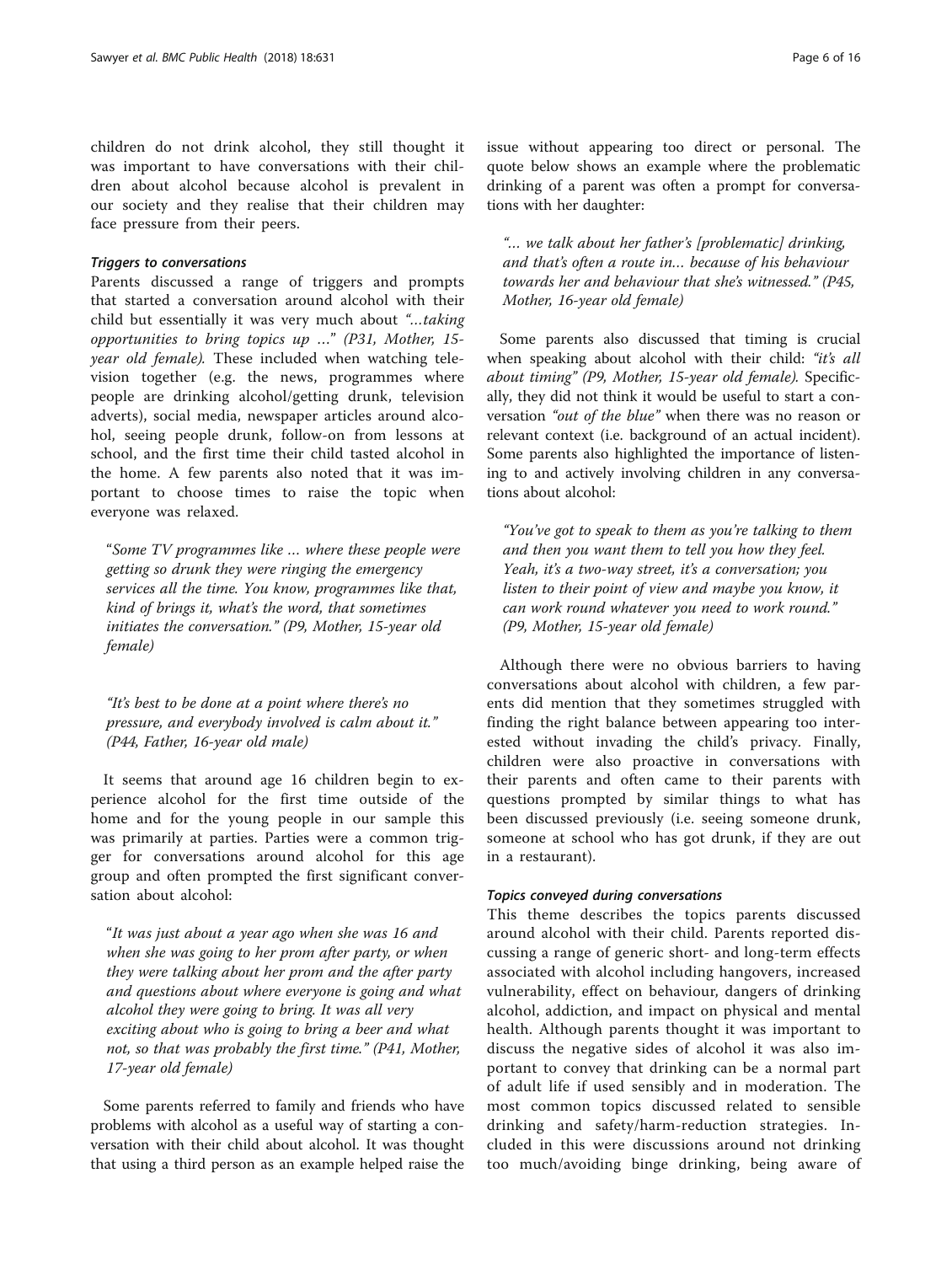their limits, strengths of different types of alcohol, alternating between alcoholic and non-alcoholic drinks, and the importance of not mixing drinks.

"We told them there are different types of drinks, not only the brandy that we gave them to taste. And some people just drink beer, maybe on an occasion and they don't get drunk but at the end of the day. It's making sure that you can control what you are drinking and you don't overdo it." (P4, Mother, 16-year old male)

Views on how to stay safe when drinking were also prevalent in parents' accounts. Messages that parents tried to convey included: drinking water and eating before drinking, not leaving their drink unattended/ drink spiking, keeping their mobile phone charged, calling parents if there are any problems, staying with reliable friends, and drinking in a safe environment. One parent noted that you may not always know what your child is doing and therefore it is important to provide them with information so that if they do drink, they do so sensibly and safely:

"I've always said to make sure if you do have a drink and you go anywhere, just to make sure that they keep an eye on that drink and they have it with them all the time; they don't drink something in a glass that somebody else has given to them that they don't know what it is." (P6, Mother, 15-year old female and 16-year old female)

As might be expected, conversations about harmreduction strategies and keeping safe were more prevalent with older teenagers.

"He knows he gets a decent dinner before he's allowed to go to the party because I always say 'you need to line your stomach'. We always make sure that they've already booked their taxi to get home from the party, which are things we put in place to try and keep all the boys safe. Or we work out which parent is going to pick them up from the party. So we do put all of those in place and [son], before he goes out drinking, has always had to tell me where he is, which friend's house, what's the address, and what time he was leaving the party. And always has to text me when he's leaving." (P12, Mother, 17-year old male)

Other topics that parents often spoke to their children about included drink-driving and peer pressure. There is some indication that peer pressure is more of a concern for the younger children in this study (15- and 16-year olds). Accordingly, parents of 15 and 16 year olds reported more frequent discussions about peer pressure with their children.

"I don't know whether it's peer pressure. I think it was at the beginning when he was about 15, 16 and all the friends were starting to drink. I definitely felt it was then. Now, he's happy to say 'right, I'm not drinking at this party' or 'I am going to'. But definitely when he was 15 I would say it was peer pressure." (P12, Mother, 17-year old male)

One topic that was not so frequently spoken about with children was legal issues, perhaps because parents did not feel confident in their own knowledge to discuss this (topics that parents would like more support with are discussed below) or because it is a tricky area as most 17-year olds are already drinking alcohol. Interestingly, there was some discussion by parents regarding the type of topics that they thought were most effective in communicating about alcohol. Specifically, conversations were very much about the "here and now" as discussing long-term impacts may not mean very much to children. For example, it was thought that highlighting dangers to their children's personal belongings would have more of an impact compared to discussing the long-term effects of drinking:

"If I sat down and spoke to [son] about the damage he's doing to his liver, I don't think he'd even engage in the conversation. But if you talk about you could get phone stolen because you're drunk, that would have more of an impact than the liver conversation." (P12, Mother, 17-year old male)

Although the majority of parents said they felt confident discussing most things to do with alcohol, some parents admitted that they lacked knowledge in certain areas. For example, some parents were not confident in their own knowledge to talk about units of alcohol, legal issues around alcohol, how to explain alcohol dependency to children, and types of alcoholic drinks that young people drink:

"I suppose it's my lack of knowledge about all the different types of alcohol. He'd mention a drink that I'd never heard of and therefore I'm immediately thinking well 'what drink is that, is it strong'? So yeah, so my lack of knowledge is the modern alcohol of today that I'm not aware of. And so I struggle to have those conversations with him." (P12, Mother, 17-year old male)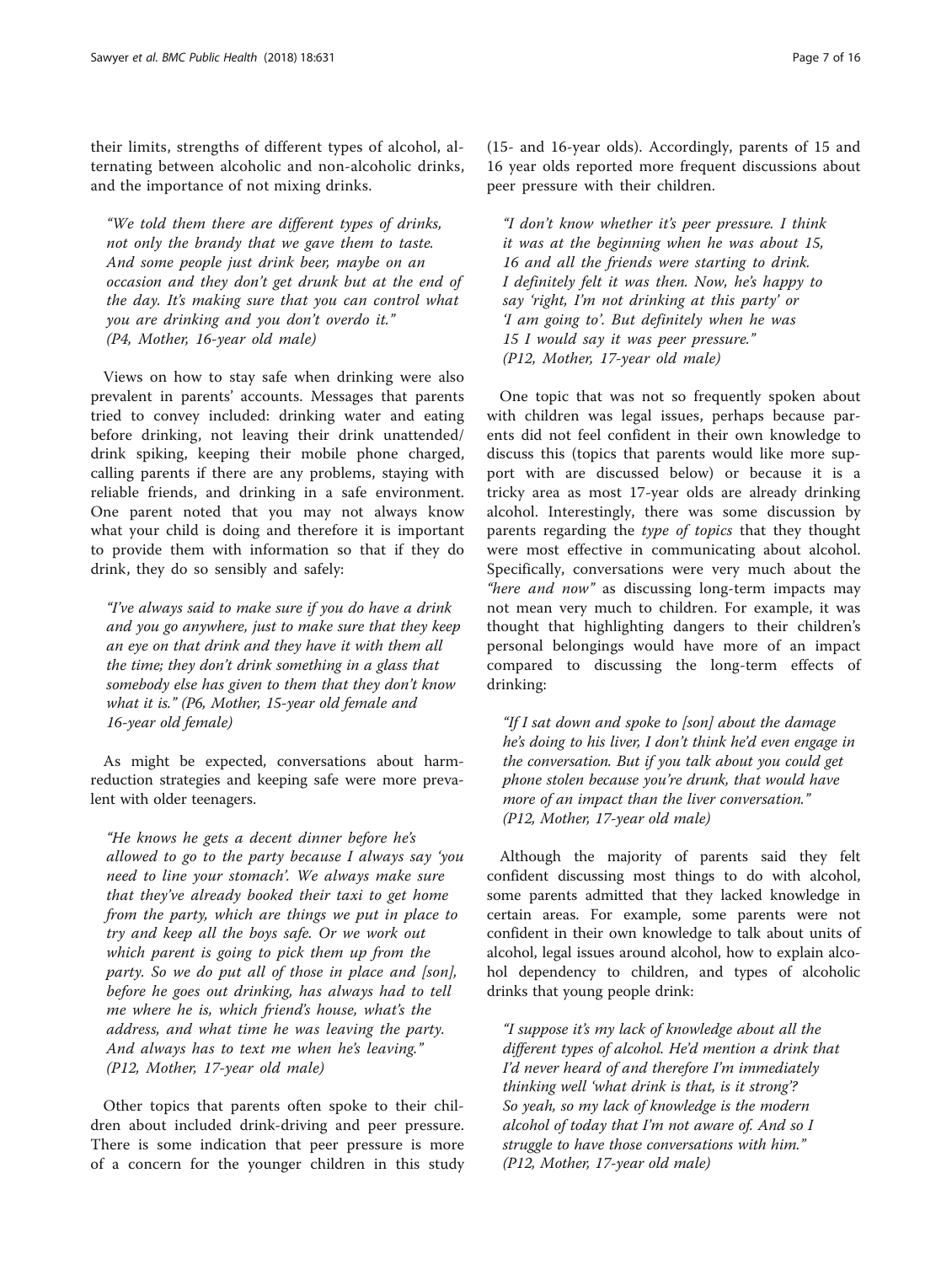It is also important to note that two mothers discussed difficulty talking to their children about the risks of girls being taken advantage of sexually when they had had too much to drink, despite thinking this was important to discuss with their children. Parents also recognised that conversations will change (including the topics discussed) with age and/or significant milestones such as learning to drive, drinking outside of the home and independent of parent-supervised parties, end of exams, and going to university. Within this it was recognised by some parents that once children are older (18+) and are drinking outside the home they will be reliant on "whatever foundations they have built now" (P3, Father, 15-year-old twin males). These findings suggest that conversations are rarely static within this age group (15–17 year olds) as they are faced with new perspectives, influences, and experiences on a routine basis.

"I think there will be another conversation when he is 18 and can legally buy alcohol, that will be another one, probably on the birthday, 'oh right you are ready to buy alcohol now and here are the rules'." (P40, Mother, 17-year old male)

Finally, many parents thought that there was not enough support to help parents talk to their children about alcohol. This is especially important in anticipation of future conversations with children as they get older. One mother thought there was less support generally for this age group (15–17 year olds) and another mother thought there was comparatively less support about alcohol compared to other topics:

"… I see some literature or some things about danger, internet, and all internet, porn, drugs, …, sexually transmitted disease, but I don't really hear about alcohol that much, for parents to talk about with teenager or children at all actually to be honest." (P39, Mother, 15-year old male)

Parents thought that resources would be helpful to increase their alcohol-related knowledge which would then help them speak confidently to their child about alcohol and answer any questions:

"Somewhere you could actually go to if you do think that you need to sit down with your child and have a sort of open and frank discussion. Somewhere you can actually go that's got all the answers that they're going to throw at you and, yeah, a lot of useful information that you can give." (P33, Father, 16-year old female)

It was also thought that resources could be used to help initiate conversations with their children – " $a$  leaflet through the post is a reminder that you ought to be having these conversations" (P43, Father, 16-year old male). Another parent suggested that within this general information there could be specific advice about how to start a conversation about alcohol, such as when watching the news and there is a feature about the dangers of alcohol. A range of formats for these resources was suggested by parents including websites, YouTube videos, SMS messages from organisations, and media (television and radio). A few parents also suggested that an online forum where they could go to for support would be helpful:

"A forum where parents can sit down and help each other out because I'm sure parents all go through the same thing." (P30, Mother, 17-year old male)

There was also a preference for more traditional resources such as DVDs and leaflets, especially as there was some concern from a few parents over the authenticity of internet-based information:

"So you don't have to do much nowadays to Google something and find something on the internet, the issue is whether it's a reputable source or not." (P43, Father, 16-year old male)

One mother said it is important to recognise that just providing information-based resources will not necessarily lead to parents talking about alcohol with their children. Rather, what is needed, are resources that are directed at breaking down the barriers to open communication that help adults talk to their children.

"There may be some parents who want to have access to information but I suspect the reason that they [don't] talk isn't through lack of information but more because they are reluctant to talk." (P16, Mother, 16-year old male)

# Supervision of child's alcohol consumption

This theme describes the supervision strategies that parents have in place to manage alcohol and reduce alcohol-related harm in their children. The majority of parents did not ban their children from drinking alcohol outright. Most parents either allowed their child to taste alcohol, or allowed them to drink alcohol in the home and/or at parties. For many parents, this appeared to be a conscious strategy as they felt that banning alcohol would only serve to increase their children's interest and make it more exciting:

"If you take away that taboo, instead 'okay, you can have one drink' or … you know what I mean, it takes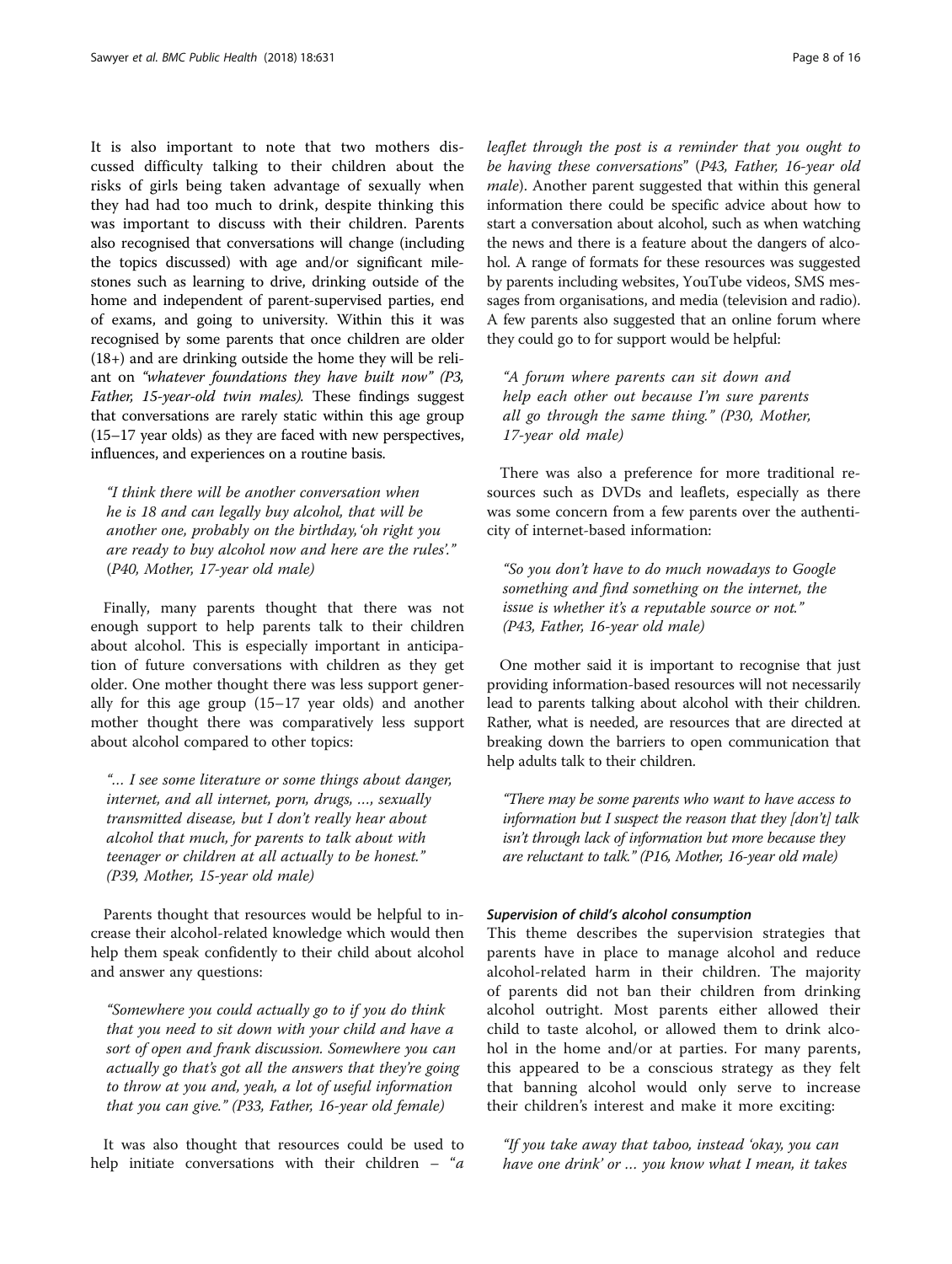away that 'oh I'm going to get absolutely blasted' because … but there's no fun in that because they're allowed to have a bit of a drink." (P9, Mother, 15-year old female)

However, some parents have said to their children that they were not allowed to drink alcohol either because of religious reasons or because they thought it was better for their child to avoid alcohol. Many parents reported encouraging children to try their first taste of alcohol at home and/or to drink at home before they start drinking alcohol outside of the home. For example, some parents discussed a strategy of allowing children to taste alcohol to put them off it and essentially "buy them a bit more time." Allowing a child to taste alcohol was also seen as a way of satisfying a child's curiosity about alcohol and as a way to introduce a conversation about alcohol. Two parents described that they purposely bought strong flavoured alcohol for their child to taste so that they would be put off by the taste:

"What my husband and I did, was … we brought brandy and beer and we gave him a little bit to taste and he was, when you looked at his face, you laughed, he was like 'ooohhh', it was burning his throat. We just wanted him … because he had started questioning, because his friends drink and they all do all sorts of things, and he wanted to know, so we just gave him so he would know, what's it's all about, yeah." (P4, Mother, 16-year old male)

Some parents also said that they allowed their child to have small amounts of alcohol in the home as they thought that this would be safer than drinking outside of the house. One father discussed that his daughter was going to her first party where there was going to be alcohol and he wanted to make sure she had a drink at home before so that she experienced its effects in a safe environment:

"She's going to a party on Saturday night, it's the first party where the parents have said that alcohol's acceptable. I'm sure they smuggled stuff in other parties, but it's the first one that she's going to, so I would rather she'd have had, drunk in our house and she can understand the implications of drinking before she goes and does it first thing at a party." (P21, Father, 16-year old female)

Specific safety and harm-reduction strategies they had in place were discussed by parents of the children who were already drinking outside the home (primarily at parties). Some of the strategies that were discussed included ensuring their mobile phone was charged,

agreeing a time they had to be home by, texting parents when they arrive and throughout the night, and ensuring contact details of whose party it is has been provided. Of the parents who allowed their child to take alcohol to parties this was closely monitored with parents reporting that they would only buy drinks with low alcohol content (low strength beer or cider) and only allow them to take a few bottles. These examples describe clear safety strategies that parents have in place to reduce alcoholrelated harm in their children. However, some parents suggested that there are more implicit strategies which are equally, if not more, important. Specifically, these parents have tried to convey to their children that they will always be there for the child no matter what. One mother described that as parents they can try and prevent their children from doing things, but that this is not always possible, so it is important that her child always knows that her parents will be there to support her:

"I remember saying to her 'we will always be here, we are here to catch you if you fall, be very very careful' because ultimately we are just here to catch you." (P11, Mother, 15-year old female)

#### Parent-child analysis

Young people's interviews were explored alongside their parent's interviews to see if and how the nature and detail of the conversations concurred or differed between the children and their parents. This was possible for 16 matched child-parent pairs. As this was a matched analysis of child-parent pairs, many of the results are reported on a case-by-case basis. The findings are presented below, within the following four thematic sections: 1) children and parents matching on levels of child drinking; 2) children and parents matching on conversation starters; 3) children and parents matching on topic areas; and 4) differences in children's and parents' accounts. Quotes are displayed in Table [3](#page-9-0) and referred to in the text.

# Children and parents matching on levels of child drinking

The children in this study rarely drank (if at all), drank sensibly when they did, and did not report regular occurrences of drunkenness. In general, parents were aware of their children's drinking experience and behaviours. Children and parents gave similar accounts of the amount of alcohol typically consumed, further illustrating the generally low level of consumption by the children in this sample (quotes 1a and 1b). Underpinning these low levels of drinking included negative attitudes to alcohol (e.g. not liking the taste) and a fear of vomiting, both of which were recalled by child and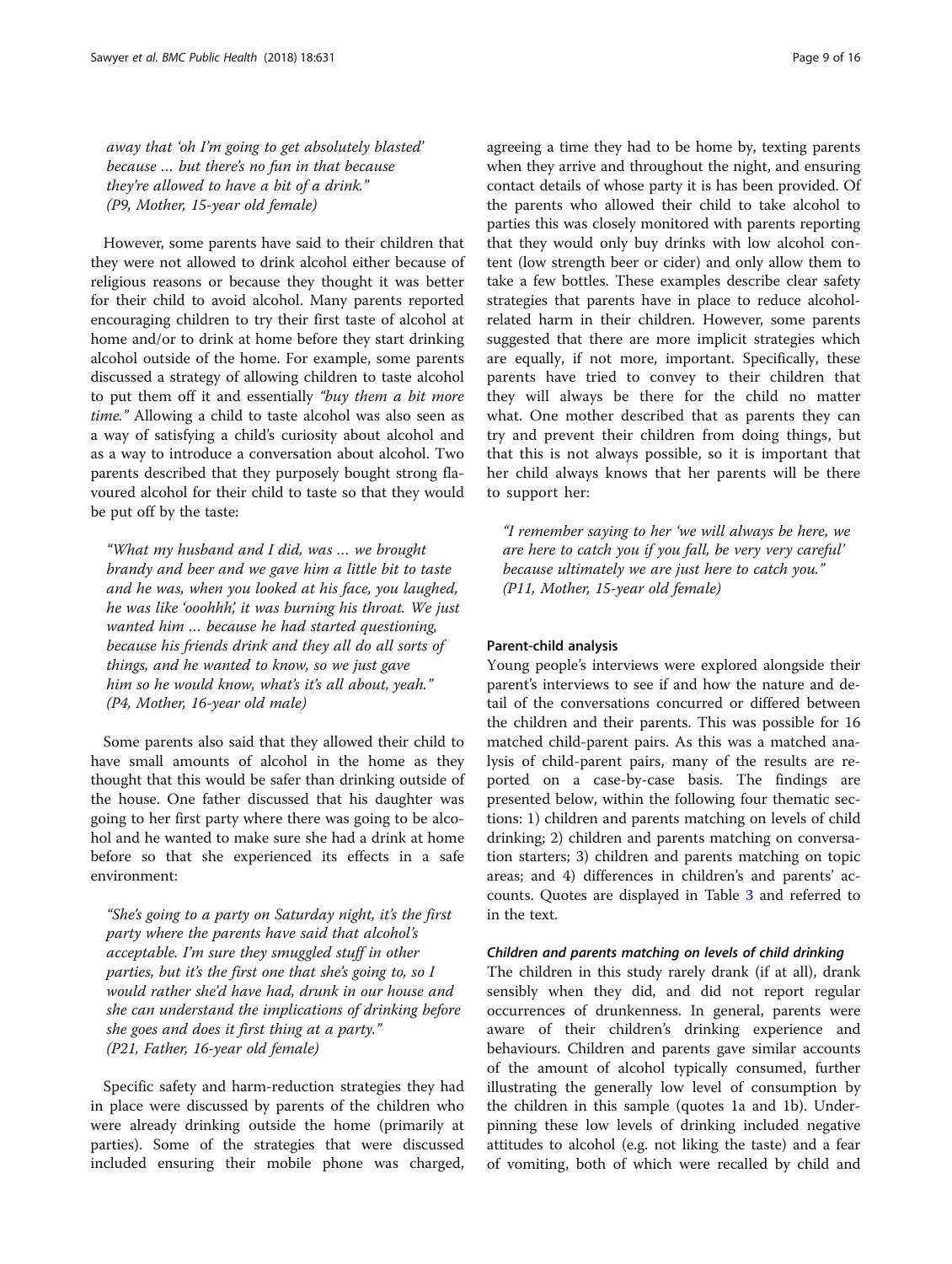# <span id="page-9-0"></span>Table 3 Quotes for matched parent-child pairs

We're not that type of people, it just comes up in conversation."

(Parent (P46, Father) of YP4, 17-year old female)

|           | gables for materica parent erma pairs                                                                                                                                                                                                                                                                                                                                                                                                     |                                                                                                                                                                                                                                                                                                                   |
|-----------|-------------------------------------------------------------------------------------------------------------------------------------------------------------------------------------------------------------------------------------------------------------------------------------------------------------------------------------------------------------------------------------------------------------------------------------------|-------------------------------------------------------------------------------------------------------------------------------------------------------------------------------------------------------------------------------------------------------------------------------------------------------------------|
|           | Parent Quotes                                                                                                                                                                                                                                                                                                                                                                                                                             | Child Quotes                                                                                                                                                                                                                                                                                                      |
|           | 1. Children and parents matching on levels of child drinking                                                                                                                                                                                                                                                                                                                                                                              |                                                                                                                                                                                                                                                                                                                   |
| a         | "On two occasions, there has been alcohol there [parties] and some of<br>her friends had brought some alcohol. The last one she went to<br>was New Year and at New Year she said she had some cider."<br>(Parent (P11, Mother) of YP10, 15-year old female)                                                                                                                                                                               | "It's only really been sort of twice when I've been at a friend's party, so<br>like when we were at New Year's Eve, or just a friend's birthday party.<br>Yeah, I don't really know, I just sort of had what was there. It wasn't<br>that much." (YP10, 15-year old female)                                       |
| b         | "The week before when he went [to a party], we bought him a pack<br>of, I think a box of 10, and he literally probably had one or two, even.<br>And they were the small cans as well. He's never been too fussed<br>about it I don't think." (Parent (P47, Father) of YP9, 16-year old male)                                                                                                                                              | "Yes, I've had it before but I don't drink an awful lot."<br>(YP9, 16-year old male)                                                                                                                                                                                                                              |
| $\subset$ | "When my ex-husband got married they let her have a glass of cham<br>pagne, we do the odd thing like that, but generally she doesn't like it."<br>(Parent (P41, Mother) of YP2, 17-year old female)                                                                                                                                                                                                                                       | "I have once yes, but that was at a party but I haven't touched it<br>sinceit was disgusting." (YP2, 17-year old female)                                                                                                                                                                                          |
| d         | "I think part of her thing is that she knows if she drinks too much she<br>will be sick, she has a thing about vomiting, she has a fear of<br>vomiting." (Parent (P11, Mother) of YP10, 15-year old female)                                                                                                                                                                                                                               | "Yeah, I have a phobia of sickThe only thing that I remember is<br>my mum talking about sick. Honestly, that's all I remember.<br>And saying that if I'm sick in her car she'll never forgive me."<br>(YP10, 15-year old female)                                                                                  |
| e         | "Certainly as far as my own son is concerned nohe's got his head<br>screwed on right with it. From what he says about some of the people<br>who are at the parties with him, yes he comes back sometimes with 'it<br>was quite boring because everybody was paralytic and throwing up by<br>8.30 nine o'clock in the evening and it was dull'." (Parent (P44, Father)<br>of YP5, 16-year old male)                                        | "Yes, definitely, when it gets to a point I think I should probably stop,<br>I will stop and then I'll drink something else like lemonade or water,<br>for the rest of the evening or the time I am with my friends."<br>(YP5, 16-year old male)                                                                  |
| f         | "She comes back giggly from parties but she's never been sick<br>at the end of a party and I've collected her she's always been<br>compos mentis, you can always understand what she's talking,<br>she's not slurring, she's just a giggly, happy 17 year old."<br>(Parent (P46, Father) of YP4, 17-year old female)                                                                                                                      | "Mostly with friends, sort of, but not stupidly if that makes sense I<br>think I know it can be dangerous, but if you have it in moderation,<br>and are sensible with it, it's alright. So I think, I like to think I've got a<br>responsible view on it." (YP4, 17-year old female)                              |
| g         | "I know from an early, a fairly earlyish age we let them have a small<br>sip of whatever we've been doing. So they've tried beer, wine."<br>(Parent (P44, Father) of YP5, 16-year old male)                                                                                                                                                                                                                                               | "My first proper alcoholic drink must have been a couple of years ago<br>so I was 14It was a small bottle of beer, when we were on holiday<br>in France. Yes, it wasn't particularly strong, my parents deliberately<br>chose it." (YP5, 16-year old male)                                                        |
| h         | "So for instance now they're in teenage age, they go to these parties,<br>my daughter would take four bottles of Smirnoff Ice things."<br>(Parent (P46, Father) of YP4, 17-year old female)                                                                                                                                                                                                                                               | "Yeah because even when we go to parties, we have to take our own<br>alcohol, so it's given to me, but it's an amount that they'd be happy<br>with me drinkingYeah they'd only send me to a party with, they<br>wouldn't send me with too much alcohol, usually I have four drinks."<br>(YP4, 17-year old female) |
|           | 2. Children and parents matching on conversation starters                                                                                                                                                                                                                                                                                                                                                                                 |                                                                                                                                                                                                                                                                                                                   |
| a         | "No I think it was him, he asked me to purchase it because they are<br>too young to buy it. So he has asked me to purchase it and I have<br>willingly purchased it, because I would rather I go and buy this<br>particular brand of lager or whatever rather than him trying to sneak<br>off, and I don't know just drink his friend's vodka  it's a small form<br>of control I suppose." (Parent (P40, Mother) of YP1, 17-year old male) | "I think it probably happened the night after I first had my first drink<br>and then it just carries on after basically every time I go out, just a<br>quick know your limits, beforehand." (YP1, 17-year old male)                                                                                               |
| b         | "Occasionally he would say like when he went to a party last week, we<br>bought him some alcohol to take, but he didn't drink much at all."<br>(Parent (P47, Father) of YP9, 16-year old male)                                                                                                                                                                                                                                            | "Not an awful lot, just if I go to a party they will say don't drink too<br>much, be sensible, know your limits." (YP9, 16-year old male)                                                                                                                                                                         |
| $\subset$ | "The first time we really discussed alcohol as a family we had gone to<br>a family party and one of the relatives was really drunk and doing<br>some very, saying some very silly things to them. And they were quite<br>young at the time but they wanted to know what was going on."<br>(Parent (P35, Mother) of YP7, 15-year old male)                                                                                                 | "One particular conversation was when I was a party and a family<br>member got drunk, and they told us afterwards, basically not to get<br>drunk." (YP7, 15-year old male)                                                                                                                                        |
|           | 3. Children and parents matching on topic areas                                                                                                                                                                                                                                                                                                                                                                                           |                                                                                                                                                                                                                                                                                                                   |
|           | General points                                                                                                                                                                                                                                                                                                                                                                                                                            |                                                                                                                                                                                                                                                                                                                   |
| a         | "Yeah we're quite an open family  we don't talk a lot about it but it<br>comes up round the dinner table conversations, when we're in the car,<br>walking the dog, it just comes up in general conversations, we don't<br>actually sit down with them and say 'right you've got to listen to us'.                                                                                                                                         | "Usually we don't really have sit down conversations and stuff,<br>usually you're out and about doing stuff or walking the dog."<br>(YP4, 17-year old female)                                                                                                                                                     |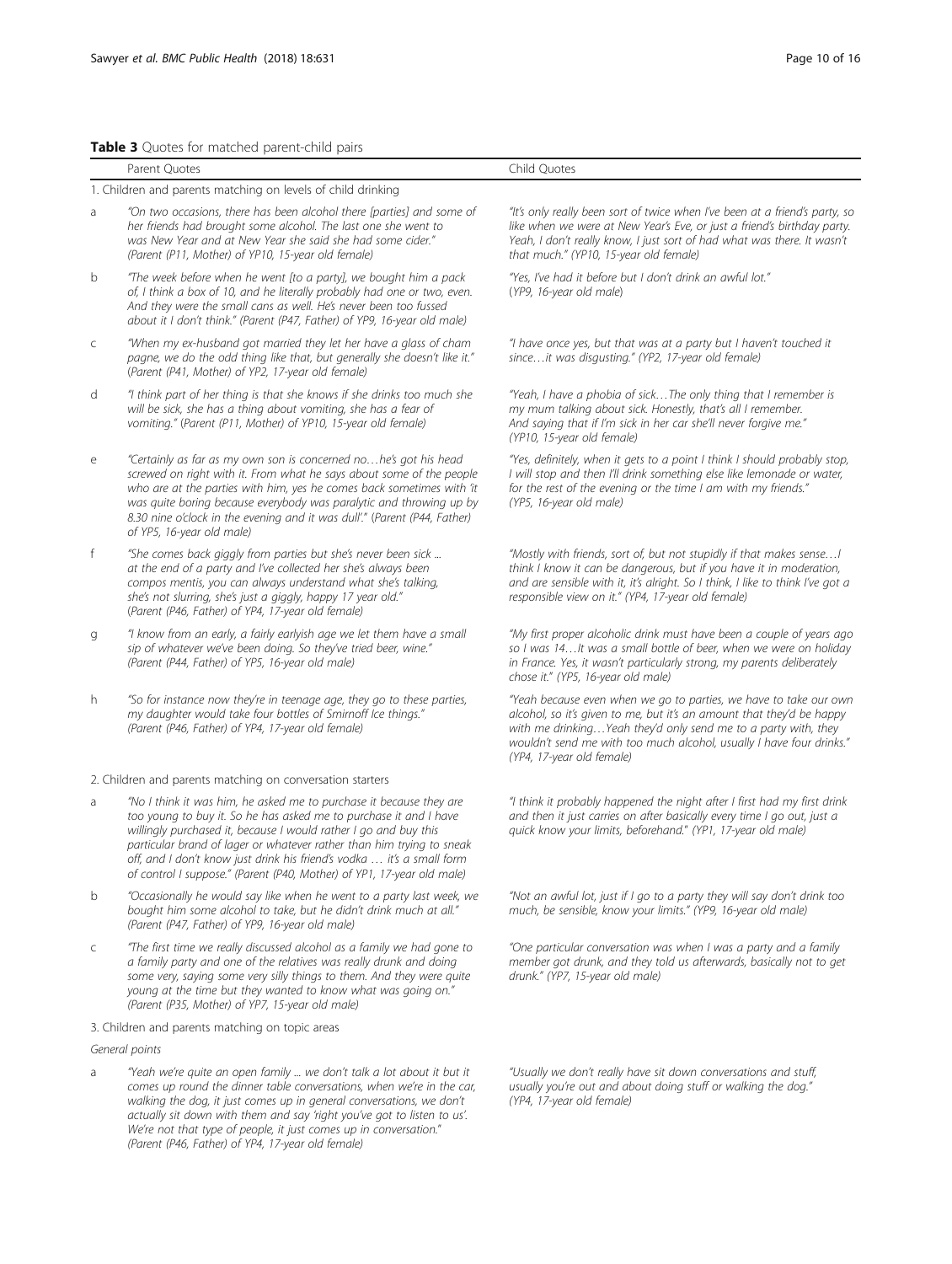# Table 3 Quotes for matched parent-child pairs (Continued)

|   | Parent Quotes                                                                                                                                                                                                                                                                                                                                                                                                                                                                                                                                                                                                            | Child Quotes                                                                                                                                                                                                                                                                                                                                                                                      |
|---|--------------------------------------------------------------------------------------------------------------------------------------------------------------------------------------------------------------------------------------------------------------------------------------------------------------------------------------------------------------------------------------------------------------------------------------------------------------------------------------------------------------------------------------------------------------------------------------------------------------------------|---------------------------------------------------------------------------------------------------------------------------------------------------------------------------------------------------------------------------------------------------------------------------------------------------------------------------------------------------------------------------------------------------|
| b | "I remember saying to her 'we will always be here, we are here to<br>catch you if you fall, be very very careful', because ultimately we<br>are just here to catch you, we can't cover every single thing,<br>we can't achieve that, there's only so much we can do, we have to<br>prepare and keep her views and outlook as balanced as we can<br>but at the same time she's going to do something because kids do."<br>(Parent (P11, Mother) of YP10, 15-year old female).                                                                                                                                             | "I think it makes you more aware of alcohol and how to deal with it<br>and I think they can often offer advice and like when they're there and<br>they're not keeping anything over you and they're letting you have<br>your own freedom, but I think it's important to let them know what<br>goes on so that if you get into any situation they can help you out."<br>(YP10, 15-year old female) |
| C | "Kind of the safety aspects of it, I don't think you can tell them you<br>should never drink, etc. Because if you ban things they just want<br>to do it more, so it should be how to moderate it, and how to<br>do it safely. It's no good saying, 'oh you can't drink until your<br>18 so we won't bother telling you about it'. It's, well if you do drink<br>this is what can happen it's the same sort of thing as with drugs if<br>you take drugs this is what can happen. If you are drinking<br>please try and be safe with your friends and don't overdo it."<br>(Parent (P40, Mother) of YP1, 17-year old male) | "I think it probably happened the night after I first had my first drink<br>and then it just carries on after basically every time I go out, just a<br>quick know your limits, beforehand." (YP1, 17-year old male)                                                                                                                                                                               |
| d | "Certainly with teenage girls spiking drinks and that sort of stuff,<br>they're aware of that, I think they're told that. But the influences<br>that being under alcohol, it makes you more happier so therefore<br>you're more flirty etc., and people could take advantage of that."<br>(Parent (P46, Father) of YP4, 17-year old female)                                                                                                                                                                                                                                                                              | "My dad did have a conversation with me the other week, we were on<br>a dog walk, and talked about Uni and stuff, and he said, 'you be<br>careful about what other people can do to you when you're drunk<br>and stuff'. So obviously I know to be sensible with it, and people can<br>put stuff in your drinks." (YP4, 17-year old female)                                                       |
|   | Specific topic areas                                                                                                                                                                                                                                                                                                                                                                                                                                                                                                                                                                                                     |                                                                                                                                                                                                                                                                                                                                                                                                   |
| е | "We make a point about not mixing drinks or getting drunk in<br>front of them or anything like that." (Parent (P44, Father) of YP5,<br>16-year old male)                                                                                                                                                                                                                                                                                                                                                                                                                                                                 | "Oh, talked about mixing alcohol, quite a few conversations about<br>that and drinks that I should not mix because of the effects or if they<br>are too strong." (YP5, 16-year old male)                                                                                                                                                                                                          |
| f | "He knows he gets a decent dinner before he's allowed to go to<br>the party because I always say 'you need to line your stomach'."<br>(Parent (P12, Mother) of YP16, 17-year old male)                                                                                                                                                                                                                                                                                                                                                                                                                                   | "Yeah they always said to eat before I go out." (YP16, 17-year old male)                                                                                                                                                                                                                                                                                                                          |
| g | "I said to her 'I think it's quite important that you take a drink that<br>hasn't been opened'. I warned her about taking drinks where it's<br>been poured for her and she maybe doesn't know who might<br>have tampered with the drink and we had that discussion, and we<br>talked about well, go and, see if you can find a drink that hasn't<br>been opened and then go and ask, see if you can find someone<br>that can point you to where the bottle opener is or whatever."<br>(Parent (P14, Mother) of YP13, 16-year old female).                                                                                | "Yes, I keep my phone with me and I always take my drink with me<br>wherever I go so I don't leave itJust about making sure that you<br>open your own drink and making sure that you know it's not been<br>spiked, and not going over your limit." (YP13, 16-year old female)                                                                                                                     |
|   | 4. Differences in children's and parents' accounts                                                                                                                                                                                                                                                                                                                                                                                                                                                                                                                                                                       |                                                                                                                                                                                                                                                                                                                                                                                                   |
|   | Specific conversations not recalled                                                                                                                                                                                                                                                                                                                                                                                                                                                                                                                                                                                      |                                                                                                                                                                                                                                                                                                                                                                                                   |
| a | Not recalled                                                                                                                                                                                                                                                                                                                                                                                                                                                                                                                                                                                                             | "I've been told that it is better to have a <b>big meal</b> before you drink,<br>and drink water in between." (YP9, 16-year old male)                                                                                                                                                                                                                                                             |
| b | "She'd been very aware of the effects on some of her friends and she<br>sort of described some of them, the way they were behaving, how<br>some of her friends were becoming very emotional and tearful and<br>one girl started opening up about her relationship with her father and<br>things like that. So we discussed about the impact of alcohol on<br>making people a bit more disinhibited and that sort of thing."<br>(Parent (P14, Mother) of YP13, 16-year old female)                                                                                                                                        | Not recalled                                                                                                                                                                                                                                                                                                                                                                                      |
| C | "Well it's not frequent it's when he goes to a party or have a gathering<br>with his friends which I don't know, there has been one this year,<br>one last month so I would say on average maybe once a month."<br>(Parent (P40, Mother) of YP1, 17-year old male)                                                                                                                                                                                                                                                                                                                                                       | "I drink when I go out with my friendsI'd say every other week<br>maybe." (YP1, 17-year old male)                                                                                                                                                                                                                                                                                                 |
|   | Requests for more information from children                                                                                                                                                                                                                                                                                                                                                                                                                                                                                                                                                                              |                                                                                                                                                                                                                                                                                                                                                                                                   |
| d | "I suppose, well the long-term effects on your health of drinking too<br>much and also the risks of becoming in a state where you're not in<br>control and so on. Those are the main concerns, I think that I would<br>have." (Parent (P42, Father) of YP3, 15-year old male)                                                                                                                                                                                                                                                                                                                                            | "Probably slightly, I could choose to have that [more about alcohol]<br>discussion, yeahProbably the <b>effects that it has</b> , and maybe ,<br>maybe why people drink Yes because I suppose lots of people do it<br>for lots of different reasons, so why they drink, why other people drink."<br>(YP3, 15-year old male)                                                                       |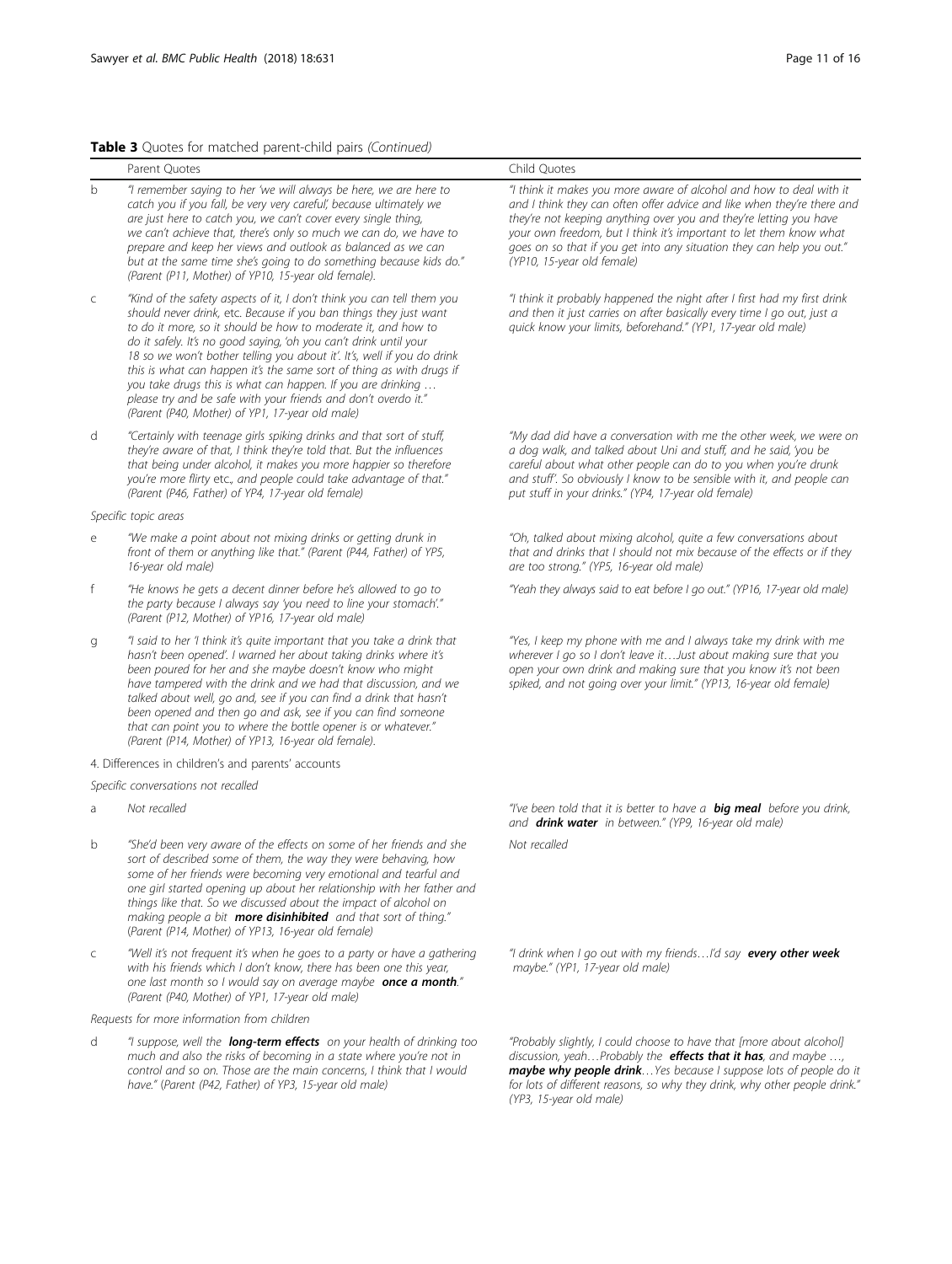# Table 3 Quotes for matched parent-child pairs (Continued)

|   | Parent Quotes                                                                                                                                                                                                                                                                                                                                                                                                                                                                                                      | Child Quotes                                                                                                                                                                                                                                                                                                                                                                                                                                                                                                                      |
|---|--------------------------------------------------------------------------------------------------------------------------------------------------------------------------------------------------------------------------------------------------------------------------------------------------------------------------------------------------------------------------------------------------------------------------------------------------------------------------------------------------------------------|-----------------------------------------------------------------------------------------------------------------------------------------------------------------------------------------------------------------------------------------------------------------------------------------------------------------------------------------------------------------------------------------------------------------------------------------------------------------------------------------------------------------------------------|
| e | "I warned her about taking drinks where it's been poured for her and<br>she maybe doesn't know who might potentially have tampered with<br><b>the drinkso</b> we discussed about the impact of alcohol on making<br>people <b>a bit more disinhibited</b> and that sort of thing I put in<br>place I suppose <b>some safety things</b> like any problems, she phone<br>me straightaway, I can come and get you if  if something happens."<br>(Parent (P14, Mother) of YP13, 16-year old female)                    | "I quess [more information on] like the <b>dangers</b> because I'd take it<br>more seriously if my parents told me Yeah. Like the health effects<br>and also like doing things that you will regret I quess [more<br>information] like <b>finding your own limit</b> , I am not really, I haven't<br>found mine yet." (YP13, 16-year old female)                                                                                                                                                                                  |
|   | "I think, because I think he's quite sensible around alcohol and<br>doesn't feel that he needs me to talk about the warnings<br>and the dangers of alcohol because he's not that keen on it."<br>(Parent (P12, Mother) of YP16, 17-year old male)                                                                                                                                                                                                                                                                  | "Maybe the likes of the <b>differences between sort of like having</b><br>some beers and then having sort of like vodka and stuff. Because<br>I think it's a significant difference sort of  because if you have like a<br>couple of beers it won't have the same effect if you have sort of a bit<br>of vodka." (YP16, 17-year old male)                                                                                                                                                                                         |
| g | "Yeah, so I don't have concerns about [daughter] at the moment,<br>although I think, like all of us, we all need to be a bit concerned,<br>because if you drink you're at risk of falling over, apart from<br>anything else, but whereas, my other daughter, I have much more<br>concerns So I'm lucky that my, that [daughter] is I would say quite<br>responsible, as a personYeah I would say their awareness is<br>much higher than a lot of kids, yeah." (Parent (P45, Mother)<br>of YP8, 16-year old female) | "Like really bad, I don't really know all that much Yes, it's mainly<br>things like, I think it's obvious the higher percentage that is going to<br>be more alcohol, than a lower percentage of things. I don't know<br>what units mean, I don't know how much a unit is, or, because I<br>know it says that women shouldn't drink more than three units<br>a day or something, but I don't actually know how much that is.<br>So things like that, that you should pick up when, as you get older."<br>(YP8, 16-year old female) |

parent (quotes 1c and 1d). In all examples, the typical pattern was children drinking up to a certain point and then not continuing to drink to excess (quotes 1e and 1f). A particularly memorable occasion was parents introducing them to alcohol and this was the most frequent area of matching in terms of the child-parent accounts (e.g. quote 1g). This may be because this introduction was a deliberate strategy by parents, perhaps one that had been pre-planned which differs from the conversations about alcohol, typically "in passing". For example, two parents had actively encouraged their children to try alcohol, some as young as 12 or 13 years old, in an attempt to normalise and demystify alcohol and ensure safety messages were in place prior to reaching the legal age. A further strategy recalled by children and parents, and in close relation to the encouragement to drink sensibly, were occasions where a sensible type or amount of alcohol had been supplied when going to parties (quote 1h).

#### Children and parents matching on conversation starters

The recollection of times where a conversation about alcohol was shared by both children and parents provides an indication of the most effective ways to start a dialogue. The purchasing of alcohol prior to a party was an opportune time to have a discussion and allowed parents to have some 'control' over ensuring the child would avoid coming to harm (quotes 2a and 2b). An additional account of starting a conversation about alcohol was where both the child and parent recalled a relative's drinking (quote 2c). Again, perhaps different to brief conversations in passing, seeing real-life examples of drunkenness among family members was perceived to produce a more memorable experience, shared by both the children and parents.

## Children and parents matching on topic areas

There was also matching on several topic areas and these can be considered as the most salient conversations that result in retained knowledge about alcohol among children. The findings are split into general points, followed by matched child-parent accounts of the more specific topics discussed.

General points In general terms, children and parents shared accounts of the open nature of conversations "in passing" rather than a "big sit-down" approach, with the former universally agreed as the preferable option (quote 3a). As a further example of a general message being recollected, children were positive about their parents in helping them navigate their introduction to alcohol. For example, one young person noted the value of parental support and how this conveyed a right for independence and trust, whilst knowing that the parents were always available to help out if needed (quote 3b). This was a message that was also remembered by the parent. Many of the general topic conversations were in relation to safety and vulnerability (quotes 3c and 3d).

Specific topic areas In addition to these general accounts, there were numerous examples of where the precise topics of the conversation were recalled. For example, there were matched conversations about not mixing drinks, dangers of drinking spirits, and eating before going to a party (quotes 3e and 3f).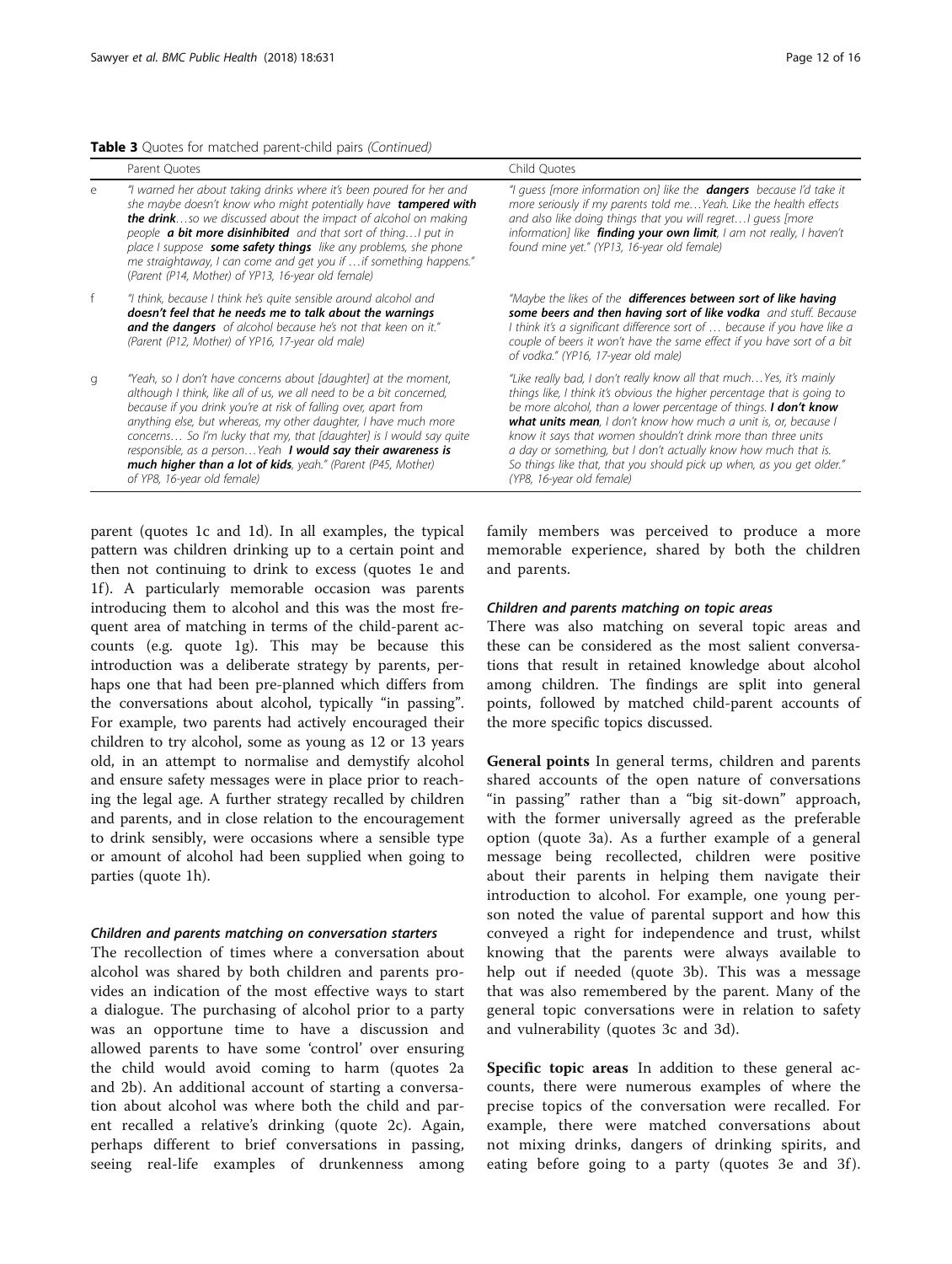There was also one explicit illustration of where a topic of conversation raised by a parent, preventing drink spiking, was translated into actual behaviour by the child (e.g. Quote 3g).

## Differences in children's and parents' accounts

The number of differences revealed between children and parents was less than the matched accounts shown above. To show the nature of the occasional differences, they are categorised as specific conversations that were not recalled and topics that children note they would like to know more information about.

Specific conversations not recalled It was typical that not all topics were recalled by children compared to those raised by their parent. For all children where this occurred, this could be indicative of not remembering these conversations, not considering them as relevant, or just not referring to them in the interview (even though they may well have been remembered). A further angle on the occasional differences between children and parents was where the child mentioned issues that had been raised, but were not recalled in the parent interviews. Again, it is worth reiterating that whether this is a factual inconsistency (a truthful account of a mismatch) or a case of the parent not recalling a conversation that may have occurred, is questionable. For example, one young person talked about being told to eat a big meal and drink water – topics not raised by the parent (quote 4a). In another example, a conversation raised by a parent about the effects of alcohol and disinhibition is not mentioned in the child interview (quote 4b). A noticeable example of an inconsistent account was a parent who underestimated how often her son drank alcohol. The son drank alcohol twice as often as the parent believed he did (quote 4c).

Requests for more information from children The second broad area of mismatch was concerning content that children wanted more information on, arguably a need that their parents were not aware of or were unable to address. There were a few accounts where children generally wanted to have more conversations with their parents about alcohol. Some children also wanted information on different topics than those discussed by their parents (quotes 4d and 4e). For example, one child wanted to know more about the negative health effects of alcohol and by contrast, their parent's main concerns were around the dangers of mixing, the effects on disinhibition, and safety. In another example the difference in accounts is based on the parent's assumption that her son does not want any more information because he sees it as

not relevant to him. However, in the interview, the son identified a desire to know about the different strengths of alcohol and how to compare spirits and beer in terms of their effects (quote 4f). There was also an instance of a clear mismatch between what one child wanted to know and how this was not recognised or met by their parent (quote 4g). This child viewed her knowledge around alcohol as poor, but the parent perceived her knowledge to be higher than average. This mismatch is underpinned by the child and parent differing on the level of conversations about alcohol. The daughter perceived the information received as barely anything, whereas the parent recalled a conversation triggered by her father's drinking.

# **Discussion**

This paper explored the conversations that parents have with their 15–17 year olds about alcohol. Most parents were comfortable talking to their child about alcohol. It was considered that open and honest conversations helped demystify alcohol consumption for young people. Most conversations that parents had with their children were brief and informal and a wide range of triggers to these conversations were reported. There was some indication that as children got older conversations became more frequent and more focused on safety. Overall, the matched parentchild interviews were very consistent regarding levels of child drinking, conversation starters, and topics discussed. Young people and parents generally reported similar accounts of their child's alcohol consumption. The mutual recollection of conversation starters and topics provide some indication of the most salient and effective strategies to exchange knowledge about harm-reduction. There was also agreement regarding the style of conversation, which was viewed as an open and informal approach. It was fairly typical that not all topics were recalled by young people compared to those raised by their parents and vice-versa. Importantly, in some cases parents underestimated their child's need and desire for further conversations about alcohol.

Conversations described in the current study share many similarities in terms of style, triggers, and content compared to previous research  $[16]$  $[16]$ . However, there were several interesting differences. Firstly, as might be expected ten years later, social media was discussed more by parents in the present study. For example, social media was used by some parents to start a conversation about alcohol, such as sharing a video on Facebook. Secondly, in the current study, most drinking occurred at parties rather than at public places or licenced premises, which could be because of stricter implementation of ID laws within the last decade (e.g. Challenge 25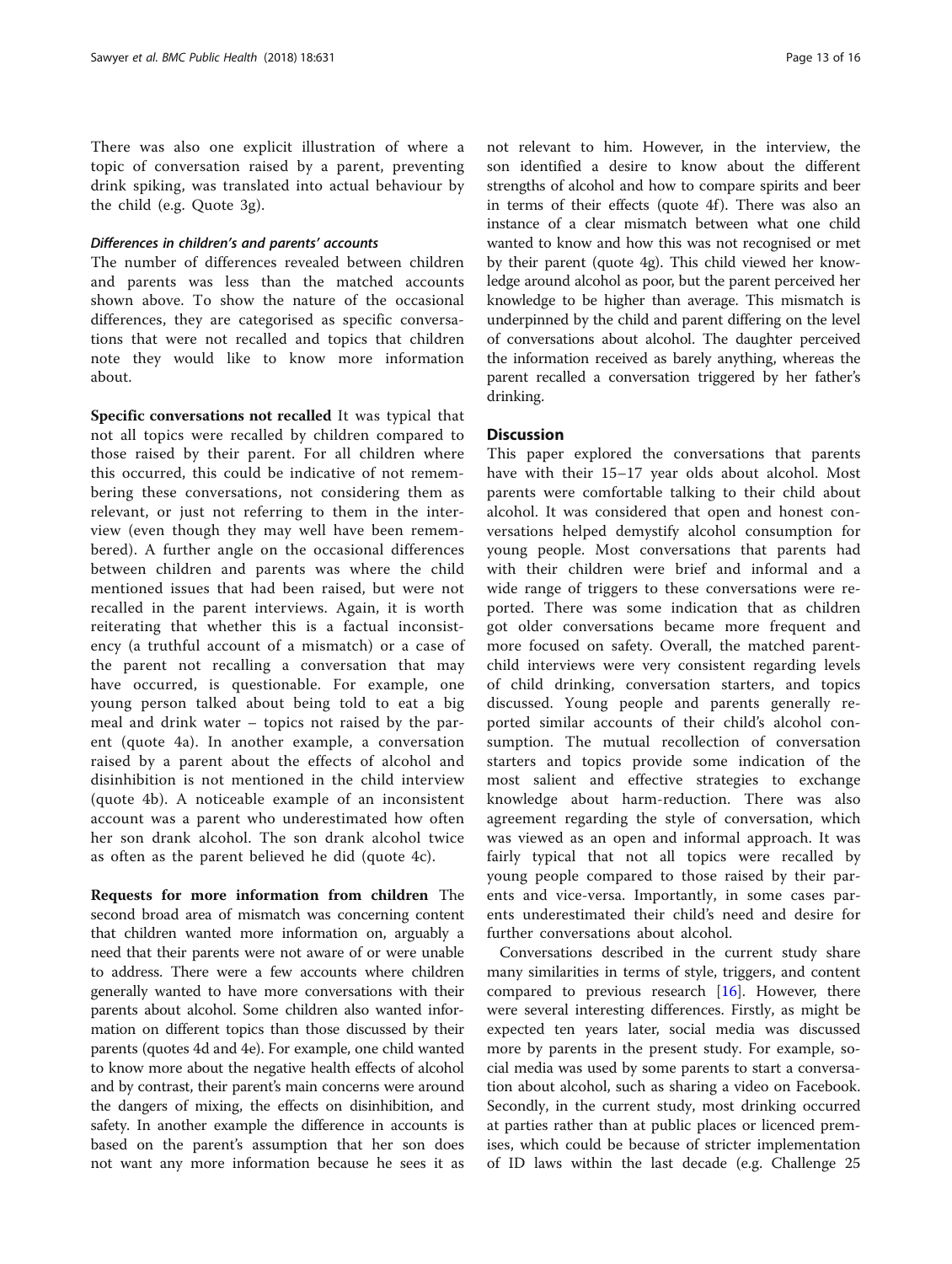launched in 2009 which encourages retailers to request identification from anyone who appears under the age of 25), which have made it harder for underage children to access and consume alcohol [\[18](#page-15-0)]. Consequently, parents reported more negotiations around providing alcohol for children to drink at these parties. Thirdly, parents in the current study highlighted the importance of conveying a message to their child that they can always call them if they need help without fear of being told off or judged. This was viewed just as important as the explicit safe and sensible drinking messages. Finally, there appeared to be a recognition that conversations will change (including the topics discussed) with age and/or significant milestones such as drinking outside of the home and independent of parent-supervised parties, end of exams, school proms (formal parties to celebrate an important date at school), and going to university.

Good communication with children has been associated with lower levels of adolescent alcohol-related harm [[20\]](#page-15-0). Notably, the young people in this sample rarely drank and drank sensibly when they did, and did not report regular occurrences of drunkenness. Therefore, it is possible that the strategies that parents used to start conversations and the information that was portrayed can be considered as having a positive influence on young people's knowledge, attitudes, and behaviour around alcohol. As such these techniques may be of great value to other parents. However, despite many parents feeling comfortable having conversations with their older children about alcohol many of the parents in our study thought that there was not enough support to help them talk to their children about alcohol. Therefore, in the same way that parents are offered support to speak about a range of sensitive matters with their teenagers (e.g. sexual health), it is important that support is also provided to parents to help them have conversations with their older children about alcohol.

This article provides a number of recommendations to help parents have an open conversation about alcohol with their children. For example, brief, informal chats seem to be the most appropriate way of speaking to children about alcohol compared to a more formal, "sitdown" style of conversation. Timing of when to start conversations is important. There needs to be some relevant context and it is best to choose a time when everyone is relaxed. Parents might want to use any relevant opportunities that occur, for example, when watching a programme on television. Although there were no major barriers reported that prevented parents from speaking to their child about alcohol, several topics were identified which parents might require more support with such as units of alcohol, legal issues around alcohol, how to explain alcohol dependency to children, and types of alcoholic drinks that young people drink.

## Strengths and limitations

This study provides an in-depth insight into the conversations that 48 parents have with their 15–17 year old children about alcohol. A unique aspect to this study is that 16 children of these parents were also interviewed, which allowed parent's responses to be compared with their child's. Another strength of the study was the diversity of the sample with participants recruited from across the UK, a gender balance with respect to young people and parents, and parents from a range of black and minority ethnic backgrounds. However, interpretation of the findings and recommendations should be made in the context of the following considerations. Firstly, with regards to the sample, single-parent families, parents with lower levels of education (i.e. no educational qualifications or GCSEs), young people who are heavier and more frequent drinkers, and parents who experience problems with alcohol are underrepresented in this study. Therefore, the current findings should not be generalised to non-traditional families, families who experience problems with alcohol, and parents with lower levels of education. Secondly, the parents and young people that opted to participate in a study about conversations may be those who are not having difficulty with conversations about alcohol. Therefore, there is a possibility that the sample in this study may represent a group that is more confident about communicating with one another than the general population. Thirdly, parents' and young people's self-reported alcohol use may also be different to what they are actually drinking (either via under- or over-reporting). However, the detail provided in the interviews would suggest this was not the case for most of the participants in this study.

## Future research

The findings suggest that conversations parents have with their 15–17 year old children are likely to change again when children are older (i.e. when children reach the legal age to drink alcohol, when they start drinking at pubs/clubs, and when they go to university). As far as we are aware there is little research which explores conversations parents have with older age groups (18+ years), therefore it would be of interest to explore these in more depth. In the current study conversations did not vary according to the gender of the young person or parent, or level of parent drinking. Future studies should explore further if and how conversations vary according to characteristics of parents and their children. For example, previous research suggests that parents use different communication strategies when speaking to boys or girls about alcohol use [[21\]](#page-15-0). Although the focus of this study was on parental conversations about alcohol it is recognised that peer groups are also an important influence for this age group [[22\]](#page-15-0). Therefore, future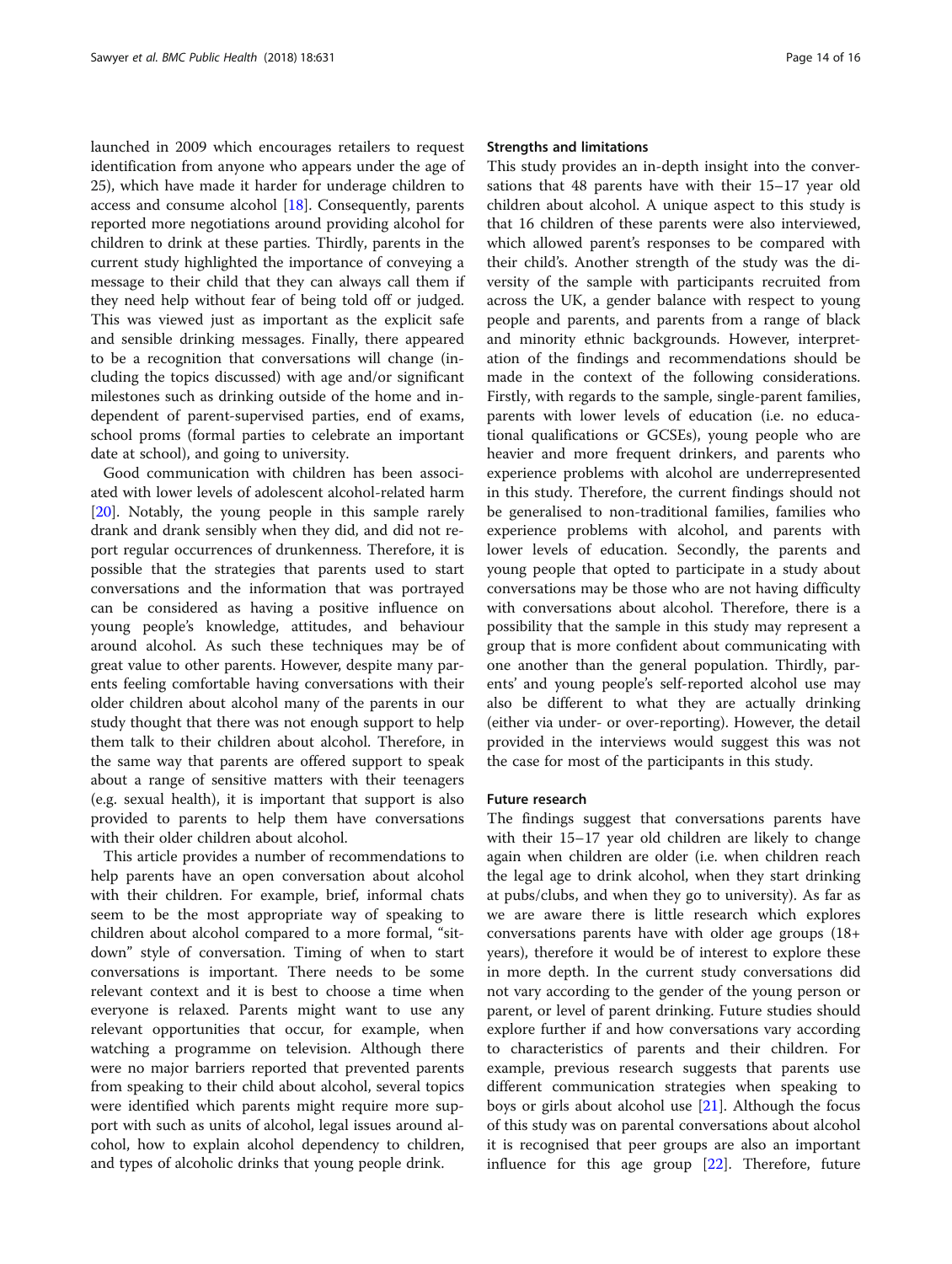<span id="page-14-0"></span>studies could further explore if and how peer groups influence parent-child communication about alcohol. Finally, although qualitative studies provide an in-depth insight to parents' and children's experiences of conversations, longitudinal studies are needed to extrapolate the effect of parental conversations on child alcohol use and alcohol-related harm.

# Conclusion

This study provides an in-depth insight into the conversations parents have with their older children about alcohol. Despite most parents feeling comfortable having conversations with their older children about alcohol many parents still felt that there was not enough support available to them regarding how to start these conversations and what to talk about. Therefore, it is important that more support is available to parents to have these conversations. The young people in this sample rarely drank and drank sensibly when they did. Therefore, this study tentatively suggests that conversations with older children about alcohol can have a positive impact on young people's knowledge, attitudes, and behaviour around alcohol. The findings from this paper provide several recommendations to help parents have an open conversation about alcohol with their children. This study makes an important contribution to the evidence-base for resources to support parent-child conversations around alcohol, which can be furthered by future research among a sample where alcohol is more frequently used.

# Additional files

[Additional file 1:](https://doi.org/10.1186/s12889-018-5525-3) Topic guide - parents (DOCX 27 kb) [Additional file 2:](https://doi.org/10.1186/s12889-018-5525-3) Topic guide - young people (DOCX 26 kb)

#### Acknowledgements

The authors would like to thank all the parents and young people who so generously shared their experiences. Thanks also to the members of the Project Steering Group (PSG) including: Olivier Baldwin, Mia Churcher, Luci Hammond, Paul Jacob, John Larsen, Paul Nelson, and Andrew Russell. Our gratitude also extends to Glynis Flood for financial administration.

#### Funding

Funding for the project on which this article is based was received from The Drinkaware Trust to NS as the Principle Investigator. The Drinkaware Trust is an independent UK-wide alcohol education charity which is established through an agreement between the UK government and the alcohol industry, and is funded primarily by voluntary and unrestricted donations from UK alcohol producers, retailers and supermarkets. The Drinkaware Trust is governed independently and works in partnership with others to reduce alcohol-related harm by helping people make better choices about their drinking. Drinkaware developed the overall brief, main research questions, and helped guide the work.

#### Availability of data and materials

The qualitative data presented in this manuscript is not publicly available due to the nature of the consent provided by participants for the use of their data. Transcripts of the interviews may be requested from the first author (subject to approval by the university's ethics committee).

#### Authors' contributions

NS and LC designed the study. AS, LC, LH were responsible for data collection, the data analysis and for reporting of the study results. AS produced the first draft of the article. All authors, AS, LC, NS, LH, and RC contributed, reviewed, and approved the final manuscript.

#### Ethics approval and consent to participate

The University of Brighton's College Research Ethics Committee (CREC) for the College of Life Health and Physical Sciences reviewed and approved this research. According to the study protocol procedures, informed consent was obtained from all individual participants included in the study.

#### Consent for publication

Provided consent also included consent to publish de-identified findings. For young people to be eligible they needed to be able to give informed consent, with additional parental consent required to interview 15 year olds.

#### Competing interests

The authors declare that they have no competing interests.

#### Publisher's Note

Springer Nature remains neutral with regard to jurisdictional claims in published maps and institutional affiliations.

#### Author details

<sup>1</sup>School of Health Sciences, University of Brighton, Falmer BN1 9PH, UK. <sup>2</sup>Institute of Psychology, Health and Society, University of Liverpool, L69 3GL Liverpool, UK.

### Received: 30 November 2017 Accepted: 27 April 2018 Published online: 16 May 2018

#### References

- 1. Fuller E. Smoking, drinking and drug use among young people in England in 2014. London: Health and Social Care Information Centre, Lifestyles Statistics: 2015.
- 2. Institute of Alcohol Studies. Young people and alcohol factsheet. 2013, London: institute of alcohol studies.
- 3. Public Health England. Data intelligence summary: alcohol consumption and harm among under 18 year olds. 2016, [https://www.gov.uk/](https://www.gov.uk/government/uploads/system/uploads/attachment_data/file/542889/Alcohol_consumption_and_harms_in_under_18s.pdf) [government/uploads/system/uploads/attachment\\_data/file/542889/](https://www.gov.uk/government/uploads/system/uploads/attachment_data/file/542889/Alcohol_consumption_and_harms_in_under_18s.pdf) [Alcohol\\_consumption\\_and\\_harms\\_in\\_under\\_18s.pdf](https://www.gov.uk/government/uploads/system/uploads/attachment_data/file/542889/Alcohol_consumption_and_harms_in_under_18s.pdf)
- 4. Perkins HW. Surveying the damage: a review of research on consequences of alcohol misuse in college populations. J Stud Alcohol Suppl. 2002;14:91–100.
- 5. Donaldson L. Guidance on the consumption of alcohol by children and young people. London: Department of Health; 2009.
- 6. Schuckit MA. An overview of genetic influences in alcoholism. J Subst Abus Treat. 2009;36:S5–14.
- 7. Jacob N, MacArthur GJ, Hickman M, Campbell R. A qualitative investigation of the role of the family in structuring young people's alcohol use. Eur J of Public Health. 2016;26:102–10.
- 8. Valentine G, Jayne M, Gould M. The proximity effect: the role of the affective space of family life in shaping children's knowledge about alcohol and its social and health implications. Childhood. 2014;21:103–18.
- 9. Bandura A. Social foundations of thought and action: a social cognitive theory. Prentice Hall: Englewood Cliffs; 1986.
- 10. Oetting ER, Donnermeyer JF. Primary socialisation theory: the etiology of drug use and deviance:1. Subst Use Misuse. 1998;33:995–1026.
- 11. Bronfenbrenner U. The ecology of human development: experiments by nature and design. Cambridge: Harvard University Press; 1979.
- 12. Ennett ST, Bauman KE, Foshee VA, Pemberton M, Hicks KA. Parent-child communication about adolescent tobacco and alcohol use: what do parents say and does it affect youth behaviour. J Marriage Fam. 2001; 63:48–62.
- 13. Demant J, Ravn S. Communicating trust between parents and their children: a case study of adolescents' alcohol use in Denmark. J Adolesc Res. 2013;28:325–47.
- 14. Ryan SM, Jorm AF, Lubman DI. Parenting factors associated with reduced adolescent alcohol use: a systematic review of longitudinal studies. Aus N Z J Psychiatry. 2010;44:774–83.